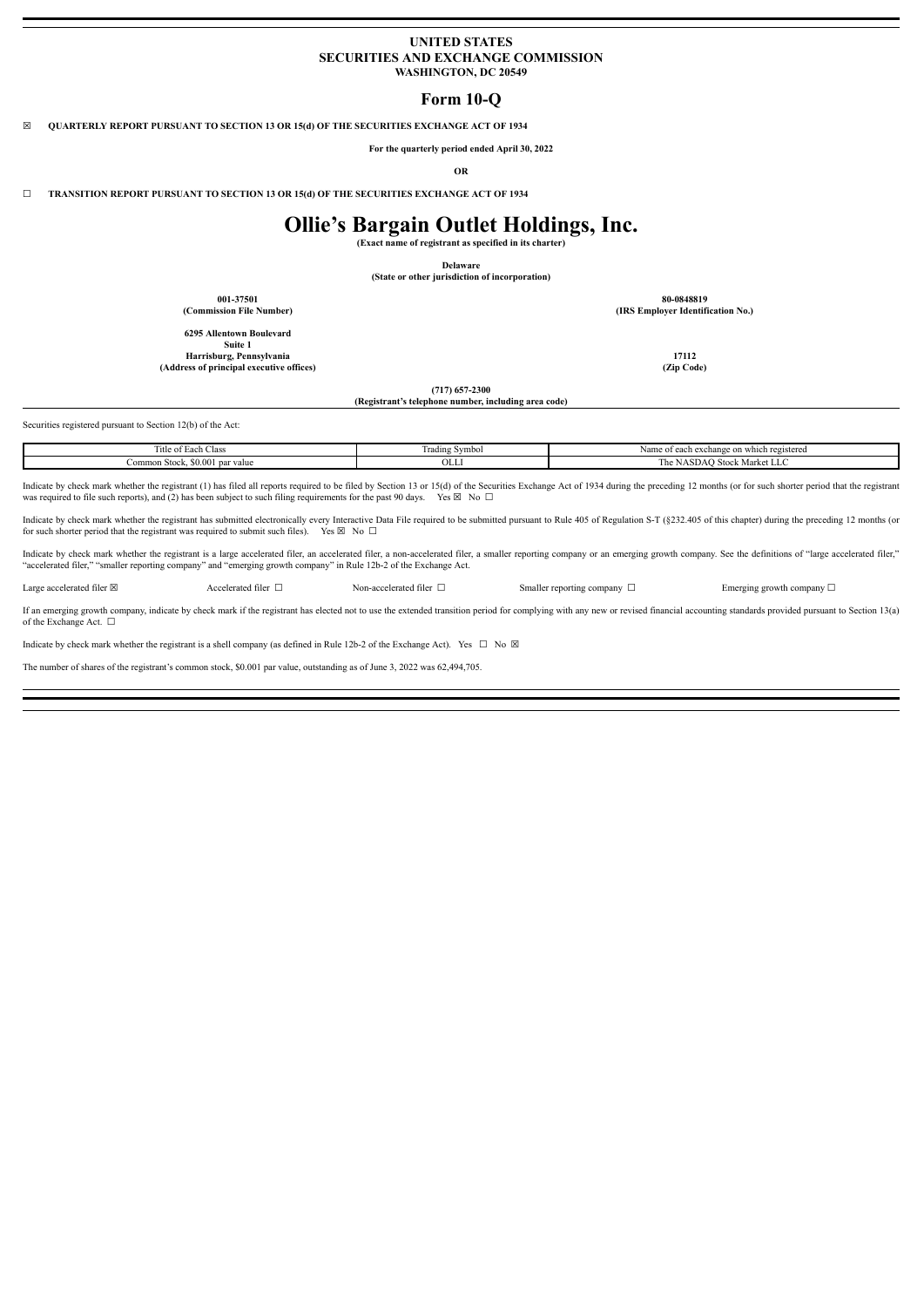**INDEX**

<span id="page-1-0"></span>

|  |  |  | <b>PART I - FINANCIAL INFORMATION</b> |
|--|--|--|---------------------------------------|
|--|--|--|---------------------------------------|

|          | PART I - FINANCIAL INFORMATION                                                                                                  | Page |
|----------|---------------------------------------------------------------------------------------------------------------------------------|------|
| Item 1.  | Condensed Consolidated Financial Statements (unaudited)                                                                         |      |
|          | Unaudited Condensed Consolidated Statements of Income for the thirteen weeks ended April 30, 2022 and May 1, 2021               |      |
|          | Unaudited Condensed Consolidated Balance Sheets as of April 30, 2022, May 1, 2021 and January 1, 2022                           |      |
|          | Unaudited Condensed Consolidated Statements of Stockholders' Equity for the thirteen weeks ended April 30, 2022 and May 1, 2021 |      |
|          | Unaudited Condensed Consolidated Statements of Cash Flows for the thirteen weeks ended April 30, 2022 and May 1, 2021           |      |
|          | Notes to Unaudited Condensed Consolidated Financial Statements                                                                  |      |
| Item 2.  | Management's Discussion and Analysis of Financial Condition and Results of Operations                                           | 14   |
| Item 3.  | Quantitative and Qualitative Disclosures About Market Risk                                                                      | 24   |
| Item 4.  | <b>Controls and Procedures</b>                                                                                                  | 25   |
|          |                                                                                                                                 |      |
|          | <b>PART II - OTHER INFORMATION</b>                                                                                              |      |
| Item 1.  | <b>Legal Proceedings</b>                                                                                                        | 25   |
| Item 1A. | <b>Risk Factors</b>                                                                                                             | 25   |
| Item 2.  | Unregistered Sales of Equity Securities and Use of Proceeds                                                                     |      |
| Item 3.  | <b>Defaults Upon Senior Securities</b>                                                                                          | 25   |
| Item 4.  | <b>Mine Safety Disclosures</b>                                                                                                  |      |
| Item 5.  | Other Information                                                                                                               | 25   |
| Item 6.  | <b>Exhibits</b>                                                                                                                 | 26   |
|          |                                                                                                                                 |      |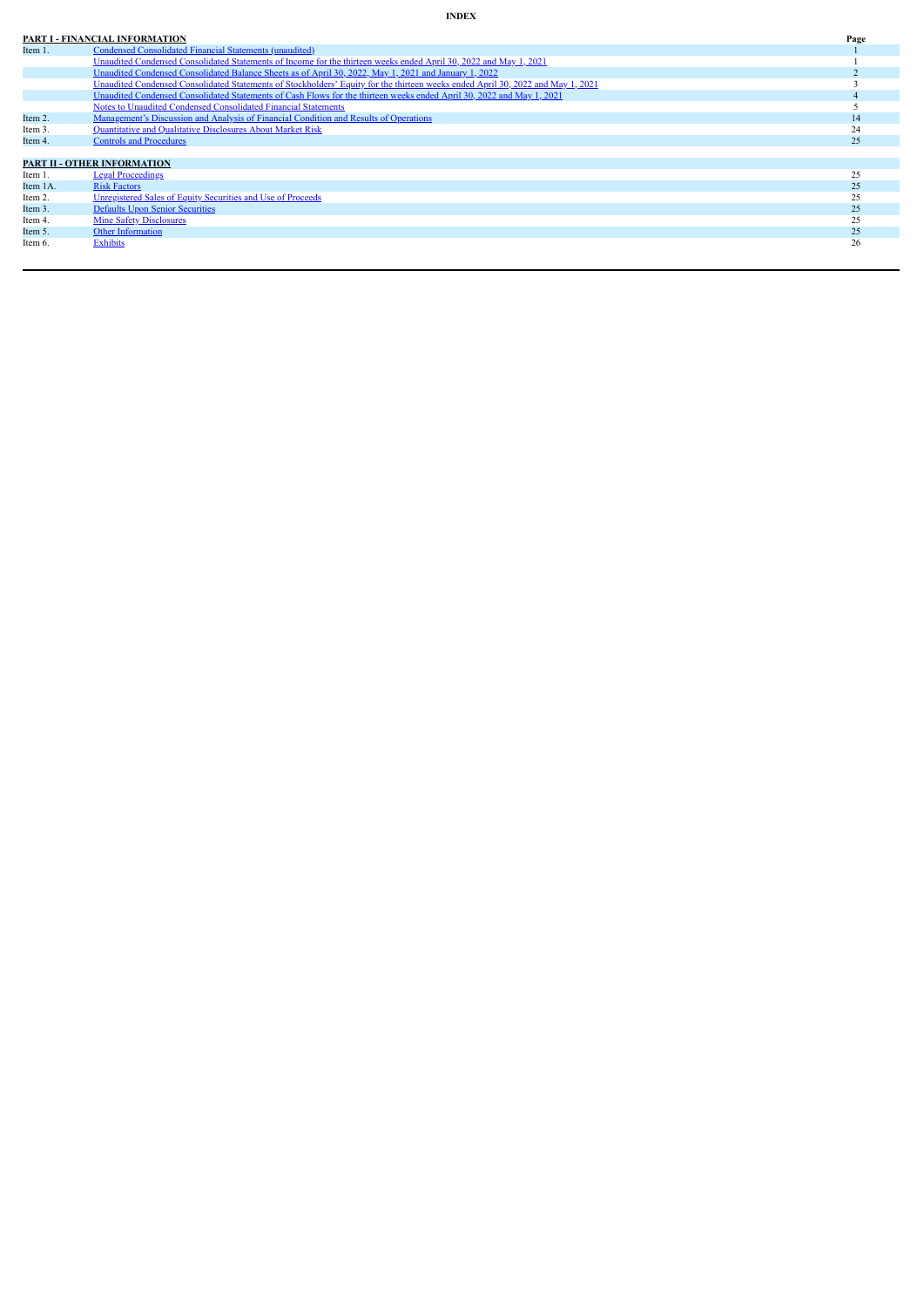# <span id="page-2-1"></span><span id="page-2-0"></span>**ITEM 1 – CONDENSED CONSOLIDATED FINANCIAL STATEMENTS (UNAUDITED)**

# **OLLIE'S BARGAIN OUTLET HOLDINGS, INC. AND SUBSIDIARIES**<br>
Condensed Consolidated Statements of Income<br>
(In thousands, except per share amounts)<br>
(Unaudited)

|                                              |                   | Thirteen weeks ended |                |  |
|----------------------------------------------|-------------------|----------------------|----------------|--|
|                                              | April 30,<br>2022 |                      | May 1,<br>2021 |  |
| Net sales                                    | 406,666           |                      | 452,492        |  |
| Cost of sales                                | 265,341           |                      | 269,882        |  |
| Gross profit                                 | 141,325           |                      | 182,610        |  |
| Selling, general and administrative expenses | 116,273           |                      | 104,370        |  |
| Depreciation and amortization expenses       | 5,247             |                      | 4,484          |  |
| Pre-opening expenses                         | 2,660             |                      | 2,535          |  |
| Operating income                             | 17,145            |                      | 71,221         |  |
| Interest expense (income), net               |                   | 109                  | (25)           |  |
| Income before income taxes                   | 17,036            |                      | 71,246         |  |
| Income tax expense                           | 4,513             |                      | 16,026         |  |
| Net income                                   | 12,523            |                      | 55,220         |  |
| Earnings per common share:                   |                   |                      |                |  |
| <b>Basic</b>                                 | 0.20<br>S.        | <sup>S</sup>         | 0.84           |  |
| Diluted                                      | 0.20<br>ъ         | S                    | 0.84           |  |
| Weighted average common shares outstanding:  |                   |                      |                |  |
| Basic                                        | 62,869            |                      | 65,503         |  |
| Diluted                                      | 63,011            |                      | 66,119         |  |
|                                              |                   |                      |                |  |

1

See accompanying notes to the condensed consolidated financial statements.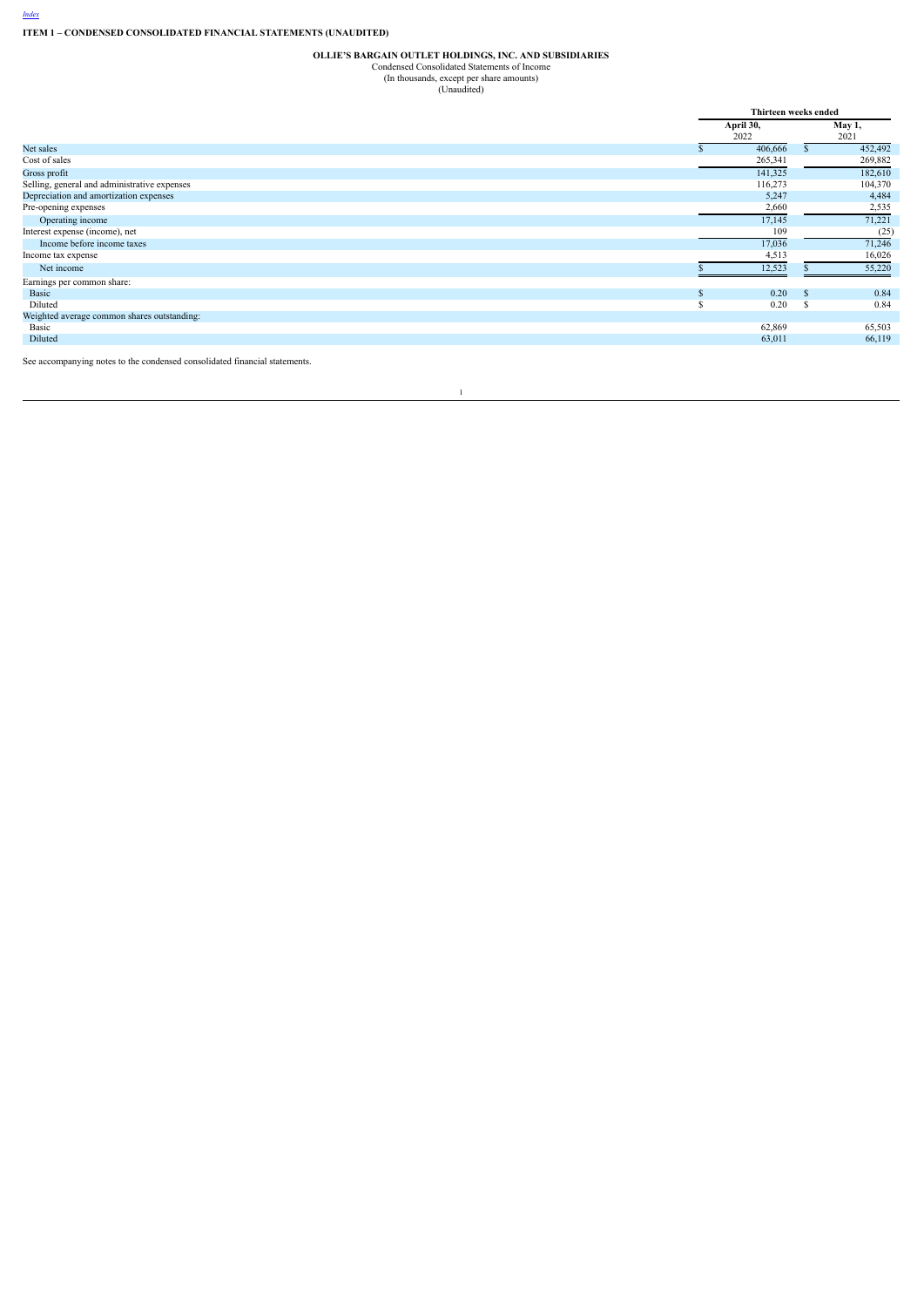# **OLLIE'S BARGAIN OUTLET HOLDINGS, INC. AND SUBSIDIARIES**<br>
Condensed Consolidated Balance Sheets<br>
(In thousands, except per share amounts)<br>
(Unaudited)

<span id="page-3-0"></span>

| <b>Assets</b><br>Current assets:<br>$\mathbb{S}$<br>472,167<br>Cash and cash equivalents<br>205,463<br>\$<br>$\mathbf{s}$<br>246,977<br>517,033<br>355,193<br>467,306<br>Inventories<br>1,054<br>363<br>1,372<br>Accounts receivable<br>Prepaid expenses and other assets<br>7,806<br>5,526<br>11,173<br>731,356<br>833,249<br>726,828<br>Total current assets<br>149,765<br>142,354<br>147,164<br>Property and equipment, net of accumulated depreciation of \$129,244, \$104,236 and \$122,632, respectively<br>390,111<br>431,102<br>420,568<br>444,850<br>444,850<br>444,850<br>230,559<br>230,559<br>230,559<br>2,198<br>2,368<br>2,203<br>1,972,172<br>2,043,491<br>1,989,830<br><b>Total</b> assets<br>$\mathbf{s}$<br>\$.<br><b>Liabilities and Stockholders' Equity</b><br>s<br>327<br>s<br>Current portion of long-term debt<br>350<br>S<br>332<br>101,109<br>90,378<br>Accounts payable<br>106,599<br>Income taxes payable<br>6,769<br>26,051<br>2,556<br>Current portion of operating lease liabilities<br>75,535<br>78,427<br>61,589<br>Accrued expenses and other<br>71,499<br>76,675<br>78,246<br>258,154<br>Total current liabilities<br>255,020<br>263,268<br>Revolving credit facility<br>761<br>610<br>719<br>66,390<br>65,817<br>66,179<br>Long-term operating lease liabilities<br>362,088<br>335,398<br>354,293<br>$\overline{2}$<br>3<br>687,395<br>684,462<br><b>Total liabilities</b><br>656,849<br>Preferred stock - 50,000 shares authorized at \$0.001 par value; no shares issued<br>$\overline{a}$<br>Common stock - 500,000 shares authorized at \$0.001 par value; 66,558, 66,349 and 66,516 shares issued, respectively<br>67<br>66<br>Additional paid-in capital<br>666,495<br>655,069<br>664,293<br>Retained earnings<br>896,245<br>781,487<br>883,722<br>(49,980)<br>Treasury - common stock, at cost; 3,816, 813 and 3,816 shares, respectively<br>(260, 372)<br>Total stockholders' equity<br>1,302,435<br>1,386,642<br>1,972,172<br>Total liabilities and stockholders' equity<br>1,989,830<br>2,043,491 |  | April 30,<br>2022 | May 1,<br>2021 | January 29,<br>2022 |
|-------------------------------------------------------------------------------------------------------------------------------------------------------------------------------------------------------------------------------------------------------------------------------------------------------------------------------------------------------------------------------------------------------------------------------------------------------------------------------------------------------------------------------------------------------------------------------------------------------------------------------------------------------------------------------------------------------------------------------------------------------------------------------------------------------------------------------------------------------------------------------------------------------------------------------------------------------------------------------------------------------------------------------------------------------------------------------------------------------------------------------------------------------------------------------------------------------------------------------------------------------------------------------------------------------------------------------------------------------------------------------------------------------------------------------------------------------------------------------------------------------------------------------------------------------------------------------------------------------------------------------------------------------------------------------------------------------------------------------------------------------------------------------------------------------------------------------------------------------------------------------------------------------------------------------------------------------------------------------------------------------------------------------------------------|--|-------------------|----------------|---------------------|
|                                                                                                                                                                                                                                                                                                                                                                                                                                                                                                                                                                                                                                                                                                                                                                                                                                                                                                                                                                                                                                                                                                                                                                                                                                                                                                                                                                                                                                                                                                                                                                                                                                                                                                                                                                                                                                                                                                                                                                                                                                                 |  |                   |                |                     |
|                                                                                                                                                                                                                                                                                                                                                                                                                                                                                                                                                                                                                                                                                                                                                                                                                                                                                                                                                                                                                                                                                                                                                                                                                                                                                                                                                                                                                                                                                                                                                                                                                                                                                                                                                                                                                                                                                                                                                                                                                                                 |  |                   |                |                     |
|                                                                                                                                                                                                                                                                                                                                                                                                                                                                                                                                                                                                                                                                                                                                                                                                                                                                                                                                                                                                                                                                                                                                                                                                                                                                                                                                                                                                                                                                                                                                                                                                                                                                                                                                                                                                                                                                                                                                                                                                                                                 |  |                   |                |                     |
|                                                                                                                                                                                                                                                                                                                                                                                                                                                                                                                                                                                                                                                                                                                                                                                                                                                                                                                                                                                                                                                                                                                                                                                                                                                                                                                                                                                                                                                                                                                                                                                                                                                                                                                                                                                                                                                                                                                                                                                                                                                 |  |                   |                |                     |
| Operating lease right-of-use assets<br>Goodwill<br>Trade name<br>Other assets<br>Current liabilities:<br>Long-term debt<br>Deferred income taxes<br>Other long-term liabilities<br>Stockholders' equity:                                                                                                                                                                                                                                                                                                                                                                                                                                                                                                                                                                                                                                                                                                                                                                                                                                                                                                                                                                                                                                                                                                                                                                                                                                                                                                                                                                                                                                                                                                                                                                                                                                                                                                                                                                                                                                        |  |                   |                |                     |
|                                                                                                                                                                                                                                                                                                                                                                                                                                                                                                                                                                                                                                                                                                                                                                                                                                                                                                                                                                                                                                                                                                                                                                                                                                                                                                                                                                                                                                                                                                                                                                                                                                                                                                                                                                                                                                                                                                                                                                                                                                                 |  |                   |                |                     |
|                                                                                                                                                                                                                                                                                                                                                                                                                                                                                                                                                                                                                                                                                                                                                                                                                                                                                                                                                                                                                                                                                                                                                                                                                                                                                                                                                                                                                                                                                                                                                                                                                                                                                                                                                                                                                                                                                                                                                                                                                                                 |  |                   |                |                     |
|                                                                                                                                                                                                                                                                                                                                                                                                                                                                                                                                                                                                                                                                                                                                                                                                                                                                                                                                                                                                                                                                                                                                                                                                                                                                                                                                                                                                                                                                                                                                                                                                                                                                                                                                                                                                                                                                                                                                                                                                                                                 |  |                   |                |                     |
|                                                                                                                                                                                                                                                                                                                                                                                                                                                                                                                                                                                                                                                                                                                                                                                                                                                                                                                                                                                                                                                                                                                                                                                                                                                                                                                                                                                                                                                                                                                                                                                                                                                                                                                                                                                                                                                                                                                                                                                                                                                 |  |                   |                |                     |
|                                                                                                                                                                                                                                                                                                                                                                                                                                                                                                                                                                                                                                                                                                                                                                                                                                                                                                                                                                                                                                                                                                                                                                                                                                                                                                                                                                                                                                                                                                                                                                                                                                                                                                                                                                                                                                                                                                                                                                                                                                                 |  |                   |                |                     |
|                                                                                                                                                                                                                                                                                                                                                                                                                                                                                                                                                                                                                                                                                                                                                                                                                                                                                                                                                                                                                                                                                                                                                                                                                                                                                                                                                                                                                                                                                                                                                                                                                                                                                                                                                                                                                                                                                                                                                                                                                                                 |  |                   |                |                     |
|                                                                                                                                                                                                                                                                                                                                                                                                                                                                                                                                                                                                                                                                                                                                                                                                                                                                                                                                                                                                                                                                                                                                                                                                                                                                                                                                                                                                                                                                                                                                                                                                                                                                                                                                                                                                                                                                                                                                                                                                                                                 |  |                   |                |                     |
|                                                                                                                                                                                                                                                                                                                                                                                                                                                                                                                                                                                                                                                                                                                                                                                                                                                                                                                                                                                                                                                                                                                                                                                                                                                                                                                                                                                                                                                                                                                                                                                                                                                                                                                                                                                                                                                                                                                                                                                                                                                 |  |                   |                |                     |
|                                                                                                                                                                                                                                                                                                                                                                                                                                                                                                                                                                                                                                                                                                                                                                                                                                                                                                                                                                                                                                                                                                                                                                                                                                                                                                                                                                                                                                                                                                                                                                                                                                                                                                                                                                                                                                                                                                                                                                                                                                                 |  |                   |                |                     |
|                                                                                                                                                                                                                                                                                                                                                                                                                                                                                                                                                                                                                                                                                                                                                                                                                                                                                                                                                                                                                                                                                                                                                                                                                                                                                                                                                                                                                                                                                                                                                                                                                                                                                                                                                                                                                                                                                                                                                                                                                                                 |  |                   |                |                     |
|                                                                                                                                                                                                                                                                                                                                                                                                                                                                                                                                                                                                                                                                                                                                                                                                                                                                                                                                                                                                                                                                                                                                                                                                                                                                                                                                                                                                                                                                                                                                                                                                                                                                                                                                                                                                                                                                                                                                                                                                                                                 |  |                   |                |                     |
|                                                                                                                                                                                                                                                                                                                                                                                                                                                                                                                                                                                                                                                                                                                                                                                                                                                                                                                                                                                                                                                                                                                                                                                                                                                                                                                                                                                                                                                                                                                                                                                                                                                                                                                                                                                                                                                                                                                                                                                                                                                 |  |                   |                |                     |
|                                                                                                                                                                                                                                                                                                                                                                                                                                                                                                                                                                                                                                                                                                                                                                                                                                                                                                                                                                                                                                                                                                                                                                                                                                                                                                                                                                                                                                                                                                                                                                                                                                                                                                                                                                                                                                                                                                                                                                                                                                                 |  |                   |                |                     |
|                                                                                                                                                                                                                                                                                                                                                                                                                                                                                                                                                                                                                                                                                                                                                                                                                                                                                                                                                                                                                                                                                                                                                                                                                                                                                                                                                                                                                                                                                                                                                                                                                                                                                                                                                                                                                                                                                                                                                                                                                                                 |  |                   |                |                     |
|                                                                                                                                                                                                                                                                                                                                                                                                                                                                                                                                                                                                                                                                                                                                                                                                                                                                                                                                                                                                                                                                                                                                                                                                                                                                                                                                                                                                                                                                                                                                                                                                                                                                                                                                                                                                                                                                                                                                                                                                                                                 |  |                   |                |                     |
|                                                                                                                                                                                                                                                                                                                                                                                                                                                                                                                                                                                                                                                                                                                                                                                                                                                                                                                                                                                                                                                                                                                                                                                                                                                                                                                                                                                                                                                                                                                                                                                                                                                                                                                                                                                                                                                                                                                                                                                                                                                 |  |                   |                |                     |
|                                                                                                                                                                                                                                                                                                                                                                                                                                                                                                                                                                                                                                                                                                                                                                                                                                                                                                                                                                                                                                                                                                                                                                                                                                                                                                                                                                                                                                                                                                                                                                                                                                                                                                                                                                                                                                                                                                                                                                                                                                                 |  |                   |                |                     |
|                                                                                                                                                                                                                                                                                                                                                                                                                                                                                                                                                                                                                                                                                                                                                                                                                                                                                                                                                                                                                                                                                                                                                                                                                                                                                                                                                                                                                                                                                                                                                                                                                                                                                                                                                                                                                                                                                                                                                                                                                                                 |  |                   |                |                     |
|                                                                                                                                                                                                                                                                                                                                                                                                                                                                                                                                                                                                                                                                                                                                                                                                                                                                                                                                                                                                                                                                                                                                                                                                                                                                                                                                                                                                                                                                                                                                                                                                                                                                                                                                                                                                                                                                                                                                                                                                                                                 |  |                   |                |                     |
|                                                                                                                                                                                                                                                                                                                                                                                                                                                                                                                                                                                                                                                                                                                                                                                                                                                                                                                                                                                                                                                                                                                                                                                                                                                                                                                                                                                                                                                                                                                                                                                                                                                                                                                                                                                                                                                                                                                                                                                                                                                 |  |                   |                |                     |
|                                                                                                                                                                                                                                                                                                                                                                                                                                                                                                                                                                                                                                                                                                                                                                                                                                                                                                                                                                                                                                                                                                                                                                                                                                                                                                                                                                                                                                                                                                                                                                                                                                                                                                                                                                                                                                                                                                                                                                                                                                                 |  |                   |                |                     |
|                                                                                                                                                                                                                                                                                                                                                                                                                                                                                                                                                                                                                                                                                                                                                                                                                                                                                                                                                                                                                                                                                                                                                                                                                                                                                                                                                                                                                                                                                                                                                                                                                                                                                                                                                                                                                                                                                                                                                                                                                                                 |  |                   |                |                     |
|                                                                                                                                                                                                                                                                                                                                                                                                                                                                                                                                                                                                                                                                                                                                                                                                                                                                                                                                                                                                                                                                                                                                                                                                                                                                                                                                                                                                                                                                                                                                                                                                                                                                                                                                                                                                                                                                                                                                                                                                                                                 |  |                   |                |                     |
|                                                                                                                                                                                                                                                                                                                                                                                                                                                                                                                                                                                                                                                                                                                                                                                                                                                                                                                                                                                                                                                                                                                                                                                                                                                                                                                                                                                                                                                                                                                                                                                                                                                                                                                                                                                                                                                                                                                                                                                                                                                 |  |                   |                |                     |
|                                                                                                                                                                                                                                                                                                                                                                                                                                                                                                                                                                                                                                                                                                                                                                                                                                                                                                                                                                                                                                                                                                                                                                                                                                                                                                                                                                                                                                                                                                                                                                                                                                                                                                                                                                                                                                                                                                                                                                                                                                                 |  |                   |                | 67                  |
|                                                                                                                                                                                                                                                                                                                                                                                                                                                                                                                                                                                                                                                                                                                                                                                                                                                                                                                                                                                                                                                                                                                                                                                                                                                                                                                                                                                                                                                                                                                                                                                                                                                                                                                                                                                                                                                                                                                                                                                                                                                 |  |                   |                |                     |
|                                                                                                                                                                                                                                                                                                                                                                                                                                                                                                                                                                                                                                                                                                                                                                                                                                                                                                                                                                                                                                                                                                                                                                                                                                                                                                                                                                                                                                                                                                                                                                                                                                                                                                                                                                                                                                                                                                                                                                                                                                                 |  |                   |                |                     |
|                                                                                                                                                                                                                                                                                                                                                                                                                                                                                                                                                                                                                                                                                                                                                                                                                                                                                                                                                                                                                                                                                                                                                                                                                                                                                                                                                                                                                                                                                                                                                                                                                                                                                                                                                                                                                                                                                                                                                                                                                                                 |  |                   |                | (260, 372)          |
|                                                                                                                                                                                                                                                                                                                                                                                                                                                                                                                                                                                                                                                                                                                                                                                                                                                                                                                                                                                                                                                                                                                                                                                                                                                                                                                                                                                                                                                                                                                                                                                                                                                                                                                                                                                                                                                                                                                                                                                                                                                 |  |                   |                | 1,287,710           |
|                                                                                                                                                                                                                                                                                                                                                                                                                                                                                                                                                                                                                                                                                                                                                                                                                                                                                                                                                                                                                                                                                                                                                                                                                                                                                                                                                                                                                                                                                                                                                                                                                                                                                                                                                                                                                                                                                                                                                                                                                                                 |  |                   |                |                     |

See accompanying notes to the condensed consolidated financial statements.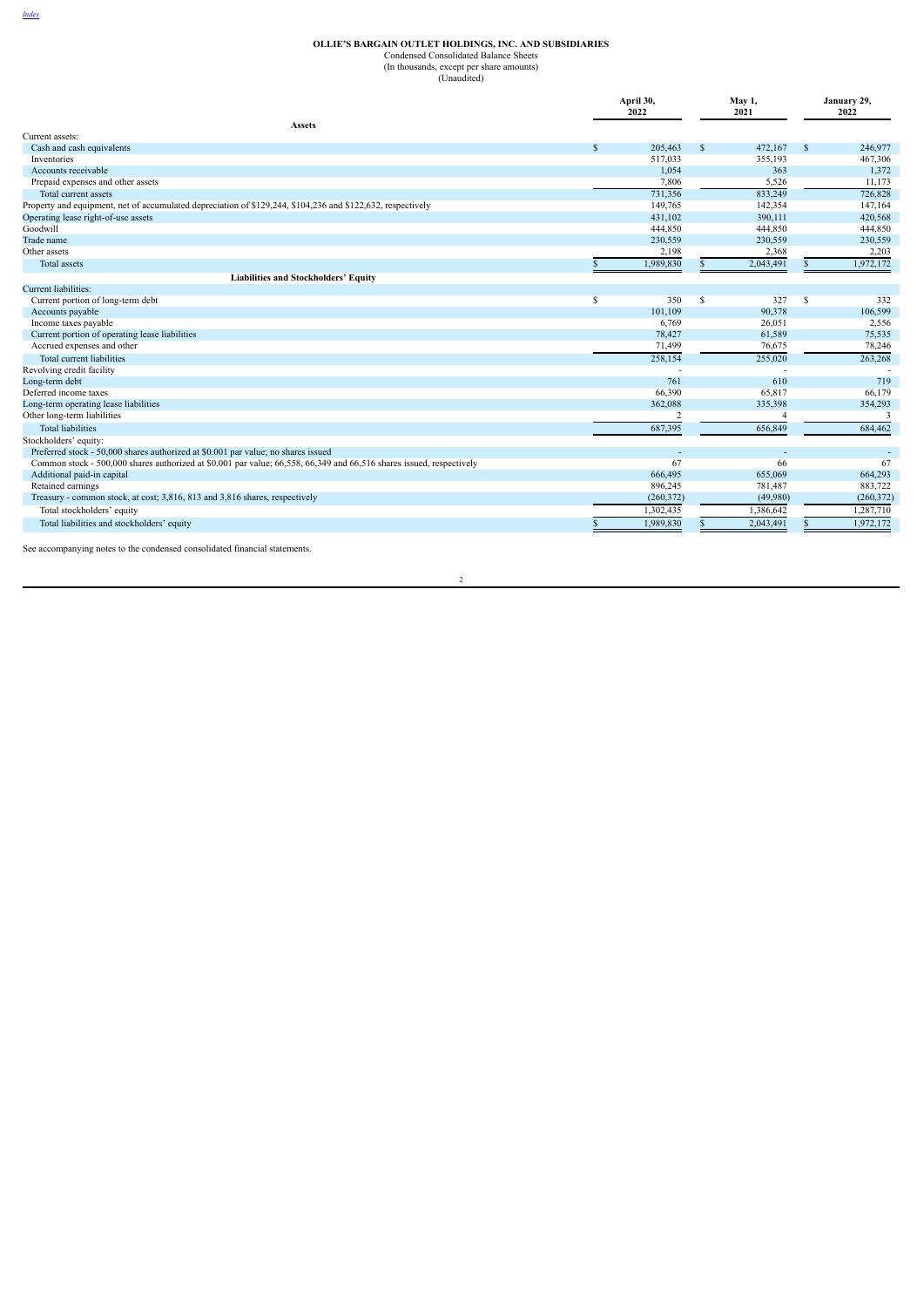# **OLLIE'S BARGAIN OUTLET HOLDINGS, INC. AND SUBSIDIARIES**<br>
Condensed Consolidated Statements of Stockholders' Equity<br>
(In thousands)<br>
(Unaudited)

<span id="page-4-0"></span>

|                                  | <b>Common stock</b>      |                          |                          | <b>Treasury stock</b>    | <b>Additional</b><br>paid-in | <b>Retained</b>          | <b>Total</b><br>stockholders' |
|----------------------------------|--------------------------|--------------------------|--------------------------|--------------------------|------------------------------|--------------------------|-------------------------------|
|                                  | <b>Shares</b>            | Amount                   | <b>Shares</b>            | Amount                   | capital                      | earnings                 | equity                        |
| Balance as of January 30, 2021   | 66,165                   | 66                       | (702)                    | (40, 401)                | 648,949                      | 726,267                  | 1,334,881                     |
| Stock-based compensation expense |                          |                          |                          |                          | 2,020                        |                          | 2,020                         |
| Proceeds from stock options      |                          |                          |                          |                          |                              |                          |                               |
| exercised                        | 144                      | $\sim$                   | $\overline{\phantom{a}}$ | $\sim$                   | 5,258                        | $\overline{\phantom{0}}$ | 5,258                         |
| Vesting of restricted stock      | 53                       | $\overline{\phantom{a}}$ | $\overline{\phantom{a}}$ | $\overline{\phantom{0}}$ |                              | $\overline{\phantom{0}}$ |                               |
| Common shares withheld for taxes | (13)                     | $\sim$                   | $\overline{\phantom{0}}$ | $\sim$                   | (1, 158)                     | $\overline{\phantom{a}}$ | (1,158)                       |
| Shares repurchased               | ۰                        | $\overline{\phantom{a}}$ | (111)                    | (9, 579)                 |                              | $\overline{\phantom{a}}$ | (9,579)                       |
| Net income                       |                          |                          |                          |                          |                              | 55,220                   | 55,220                        |
| Balance as of May 1, 2021        | 66,349                   | 66                       | (813)                    | (49,980)                 | 655,069                      | 781,487                  | 1,386,642                     |
| Balance as of January 29, 2022   | 66,516                   | 67<br>\$.                | (3,816)                  | (260, 372)<br>-S         | 664,293                      | 883,722                  | 1,287,710                     |
| Stock-based compensation expense | $\overline{\phantom{a}}$ | $\blacksquare$           | $\overline{\phantom{0}}$ |                          | 2,388                        | $\overline{\phantom{a}}$ | 2,388                         |
| Proceeds from stock options      |                          |                          |                          |                          |                              |                          |                               |
| exercised                        | 10                       |                          |                          |                          | 298                          |                          | 298                           |
| Vesting of restricted stock      | 43                       | $\sim$                   | $\sim$                   | $\sim$                   | ۰                            | $\overline{\phantom{a}}$ |                               |
| Common shares withheld for taxes | (11)                     | $\overline{\phantom{a}}$ | $\overline{\phantom{a}}$ | $\sim$                   | (484)                        | $\overline{\phantom{0}}$ | (484)                         |
| Shares repurchased               | -                        | $\overline{\phantom{a}}$ | $\overline{\phantom{a}}$ | $\sim$                   |                              | $\overline{\phantom{a}}$ |                               |
| Net income                       |                          |                          |                          |                          |                              | 12,523                   | 12,523                        |
| Balance as of April 30, 2022     | 66,558                   |                          | (3,816)                  | (260, 372)               | 666,495                      | 896,245                  | 1,302,435                     |

See accompanying notes to the condensed consolidated financial statements.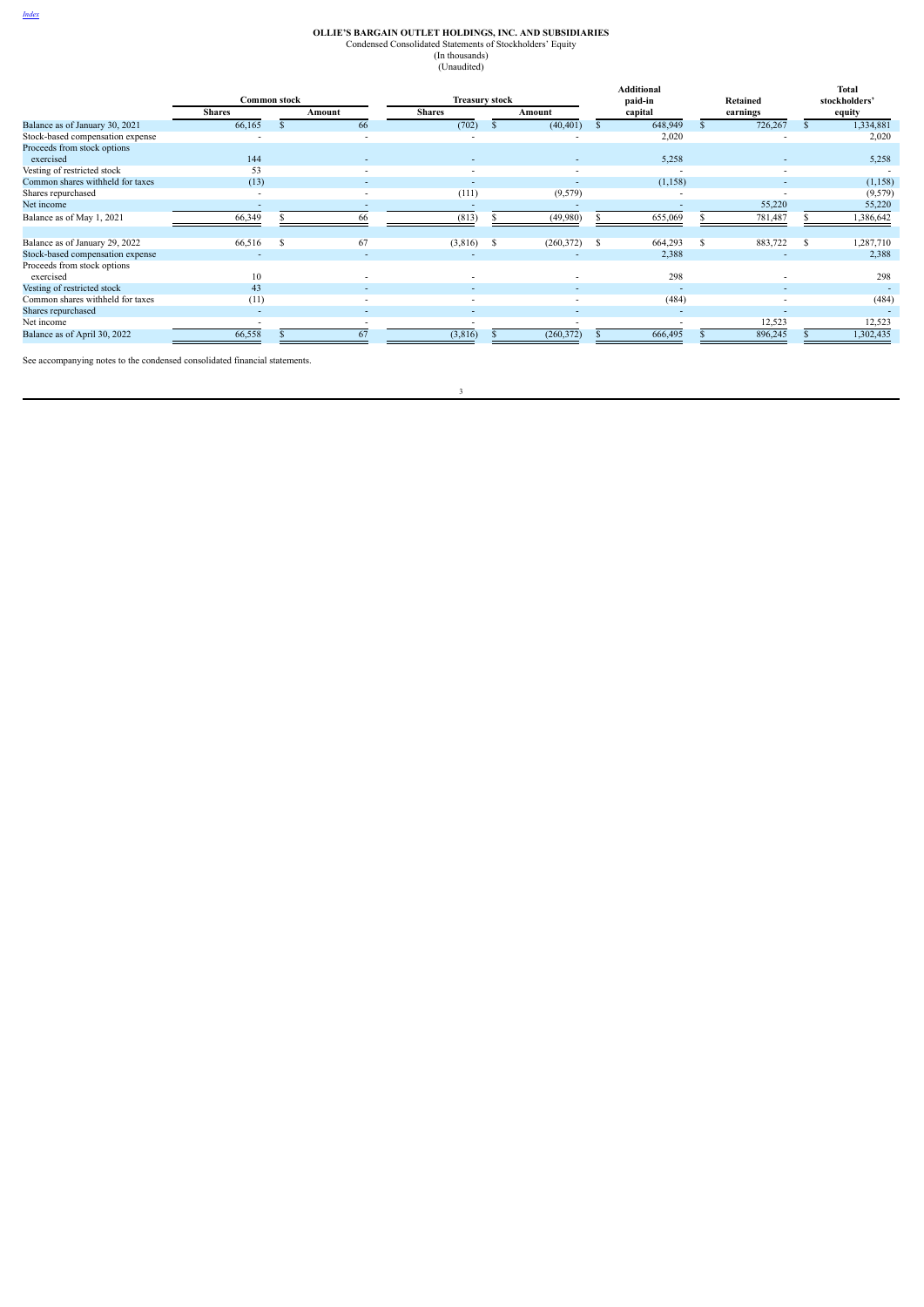# **OLLIE'S BARGAIN OUTLET HOLDINGS, INC. AND SUBSIDIARIES**<br>
Condensed Consolidated Statements of Cash Flows<br>
(In thousands)<br>
(Unaudited)

<span id="page-5-0"></span>

|                                                                                   |             | <b>Thirteen weeks ended</b> |                |
|-----------------------------------------------------------------------------------|-------------|-----------------------------|----------------|
|                                                                                   | April 30,   | May 1,                      |                |
|                                                                                   | 2022        | 2021                        |                |
| Cash flows from operating activities:                                             |             |                             |                |
| Net income                                                                        | 12,523<br>S | <b>S</b>                    | 55,220         |
| Adjustments to reconcile net income to net cash provided by operating activities: |             |                             |                |
| Depreciation and amortization of property and equipment                           | 6,660       |                             | 5,859          |
| Amortization of debt issuance costs                                               | 64          |                             | 64             |
| Gain on sale of assets<br>Deferred income tax provision                           | (30)<br>211 |                             | (27)<br>753    |
|                                                                                   |             |                             |                |
| Stock-based compensation expense<br>Changes in operating assets and liabilities:  | 2,388       |                             | 2,020          |
| Inventories                                                                       | (49, 727)   |                             |                |
| Accounts receivable                                                               | 318         |                             | (1,489)<br>258 |
| Prepaid expenses and other assets                                                 | 3,308       |                             | 1,779          |
| Accounts payable                                                                  | (5,310)     |                             | (27, 311)      |
| Income taxes payable                                                              | 4,213       |                             | 15,091         |
| Accrued expenses and other liabilities                                            | (6, 134)    |                             | (12,094)       |
| Net cash (used in) provided by operating activities                               | (31, 516)   |                             | 40,123         |
|                                                                                   |             |                             |                |
| Cash flows from investing activities:                                             |             |                             |                |
| Purchases of property and equipment                                               | (9,668)     |                             | (9, 463)<br>51 |
| Proceeds from sale of property and equipment                                      | 51          |                             |                |
| Net cash used in investing activities                                             | (9,617)     |                             | (9, 412)       |
| Cash flows from financing activities:                                             |             |                             |                |
| Repayments on finance leases                                                      | (195)       |                             | (191)          |
| Proceeds from stock option exercises                                              | 298         |                             | 5,258          |
| Common shares withheld for taxes                                                  | (484)       |                             | (1,158)        |
| Payment for shares repurchased                                                    |             |                             | (9,579)        |
| Net cash used in financing activities                                             | (381)       |                             | (5,670)        |
| Net (decrease) increase in cash and cash equivalents                              | (41, 514)   |                             | 25,041         |
| Cash and cash equivalents at the beginning of the period                          | 246,977     |                             | 447,126        |
| Cash and cash equivalents at the end of the period                                | 205,463     |                             | 472,167        |
| Supplemental disclosure of cash flow information:                                 |             |                             |                |
| Cash paid during the period for:                                                  |             |                             |                |
| Interest                                                                          | 100<br>\$   | <sup>\$</sup>               | 82             |
| Income taxes                                                                      | S<br>89     | -S                          | 182            |
| Non-cash investing activities:                                                    |             |                             |                |
| Accrued purchases of property and equipment                                       | S<br>2,548  | -S                          | 2,554          |

See accompanying notes to the condensed consolidated financial statements.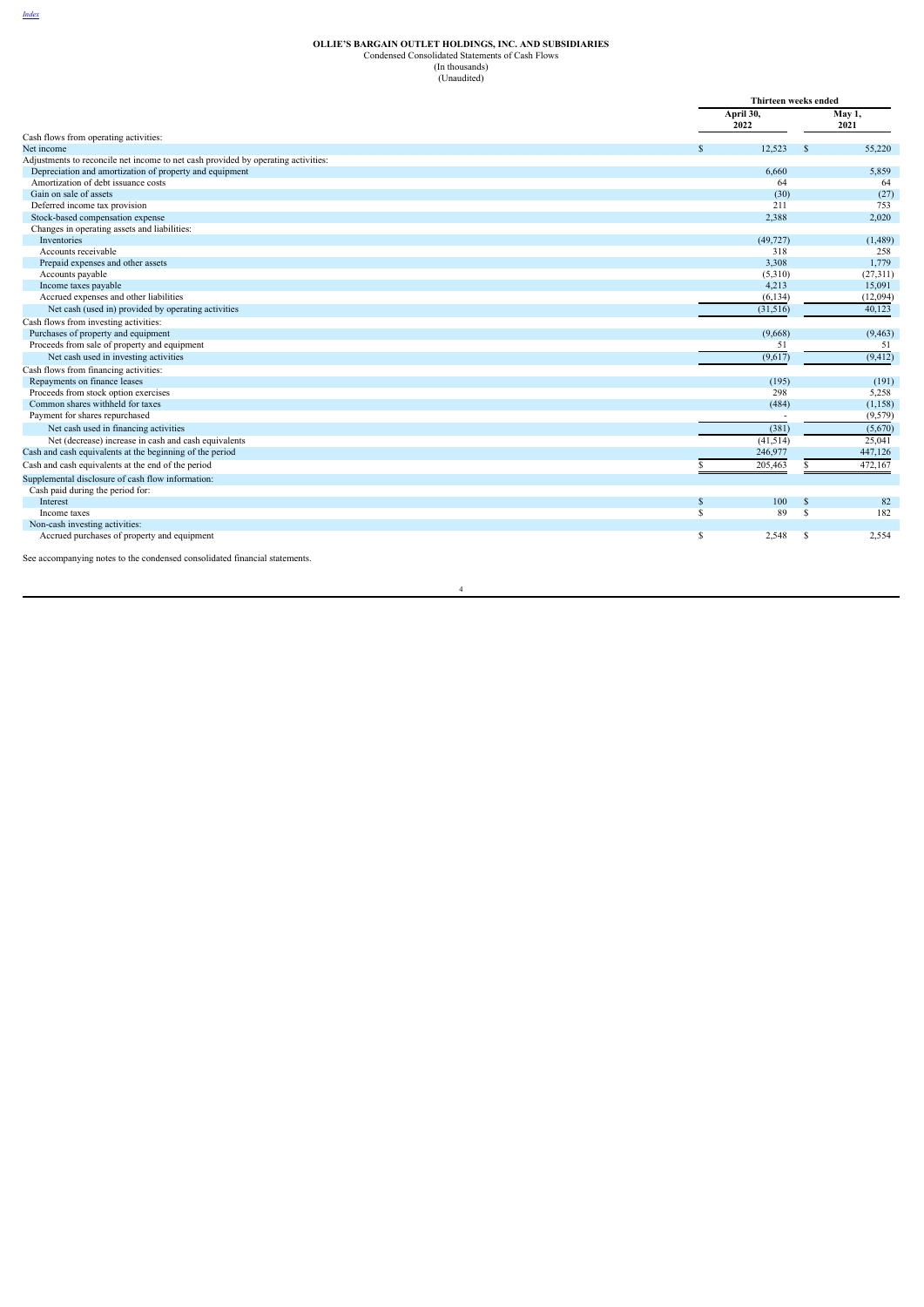Notes to Condensed Consolidated Financial Statements April 30, 2022 and May 1, 2021

(Unaudited)

## <span id="page-6-0"></span>**(1) Organization and Summary of Significant Accounting Policies**

#### *(a) Description of Business*

Ollie's Bargain Outlet Holdings, Inc. and subsidiaries (collectively referred to as the "Company" or "Ollie's") principally buys overproduced, overstocked, and closeout merchandise from manufacturers, wholesalers and other retailers. In addition, the Company augments its name-brand closeout deals with directly sourced private label products featuring names exclusive to Ollie's in order to provide consistently value-priced goods in select key merchandise categories.

Since its first store opened in 1982, the Company has grown to 439 retail locations in 29 states as of April 30, 2022. Ollie's Bargain Outlet retail locations are located in Alabama, Arkansas, Connecticut, Delaware, Florida, Georgia, Illinois, Indiana, Kansas, Kentucky, Louisiana, Maryland, Massachusetts, Michigan, Mississippi, Missouri, New Jersey, New York, North Carolina, Ohio, Oklahoma, Pennsylvania, Rhode Island, South Carolina, Tennessee, Texas, Vermont, Virginia and West Virginia.

#### *(b) Fiscal Year*

Ollie's follows a 52/53-week fiscal year, which ends on the Saturday nearer to January 31 of the following calendar year. References to the thirteen weeks ended April 30, 2022 and May 1, 2021 refer to the thirteen weeks from January 30, 2022 to April 30, 2022 and from January 31, 2021 to May 1, 2021, respectively. References to "2021" refer to the fiscal year ended January 29, 2022 and references to "2022" refer to the fiscal year ending January 28, 2023. Both periods consist of 52 weeks.

## *(c) Basis of Presentation*

The accompanying unaudited condensed consolidated financial statements have been prepared in accordance with U.S. generally accepted accounting principles ("GAAP") for interim financial information and<br>applicable rules and which management believes are necessary to present fairly the Company's results of operations, financial condition, and cash flows for all periods presented. The condensed consolidated balance sheets as of April 30,<br>2022 a are unaudited. The Company's business is seasonal in nature and results of operations for the interim periods presented are not necessarily indicative of operating results for 2022 or any other period. All intercompany accounts, transactions, and balances have been eliminated in consolidation.

The Company's balance sheet as of January 29, 2022, presented herein, has been derived from the audited balance sheet included in the Company's Annual Report on Form 10-K filed with the SEC on March 25, 2022<br>("Annual Repor Report.

For purposes of the disclosure requirements for segments of a business enterprise, it has been determined that the Company is comprised of one operating segment.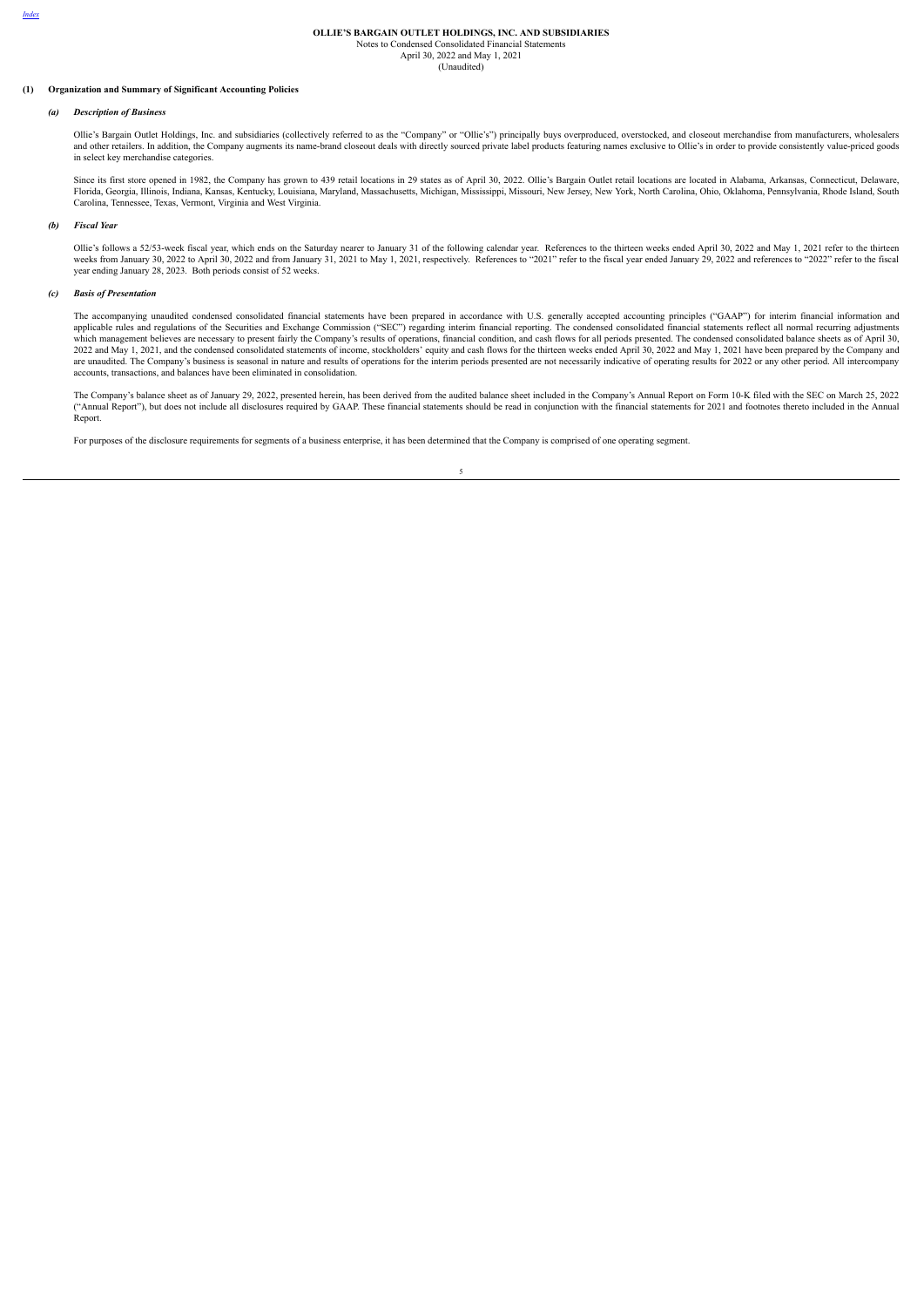Notes to Condensed Consolidated Financial Statements April 30, 2022 and May 1, 2021

(Unaudited)

# *(d) Use of Estimates*

*[Index](#page-1-0)*

The preparation of condensed consolidated financial statements in conformity with GAAP requires management to make estimates and assumptions that affect the reported amounts of assets and liabilities and disclosure of contingent assets and liabilities at the date of the condensed consolidated financial statements and the reported amounts of revenues and expenses during the reporting period. Actual results could differ from those estimates.

#### *(e) Fair Value Disclosures*

Fair value is defined as the price which the Company would receive to sell an asset or pay to transfer a liability (an exit price) in an orderly transaction between market participants on the measurement date. In determining fair value, GAAP establishes a three-level hierarchy used in measuring fair value, as follows:

- Level 1 inputs are quoted prices available for identical assets and liabilities in active markets.
- Level 2 inputs are observable for the asset or liability, either directly or indirectly, including quoted prices for similar assets and liabilities in active markets or other inputs which are observable or can be corroborated by observable market data.
- Level 3 inputs are less observable and reflect the Company's assumptions.

The Company's financial instruments consist of cash and cash equivalents, accounts receivable, accounts payable, and its credit facilities. The carrying amount of cash and cash equivalents, accounts receivable and accounts payable approximates fair value because of their short maturities. The carrying amount of the Company's credit facilities approximates its fair value because the interest rates are adjusted regularly based on current market conditions.

#### *(f) Impact of the Novel Coronavirus ("COVID-19")*

The outbreak of the novel coronavirus COVID-19, which was declared a global pandemic by the World Health Organization on March 11, 2020, has led to adverse impacts on the U.S. and global economies. The outbreak of COVID-19 and related measures to quell the outbreak have impacted the Company's inventory supply chain, operations and customer demand. The Company is continuing to experience labor pressures in<br>its stores and or consumer actions. The extent to which the COVID-19 pandemic will impact the Company's operations, liquidity or financial results in subsequent periods is uncertain, but such impact could be material.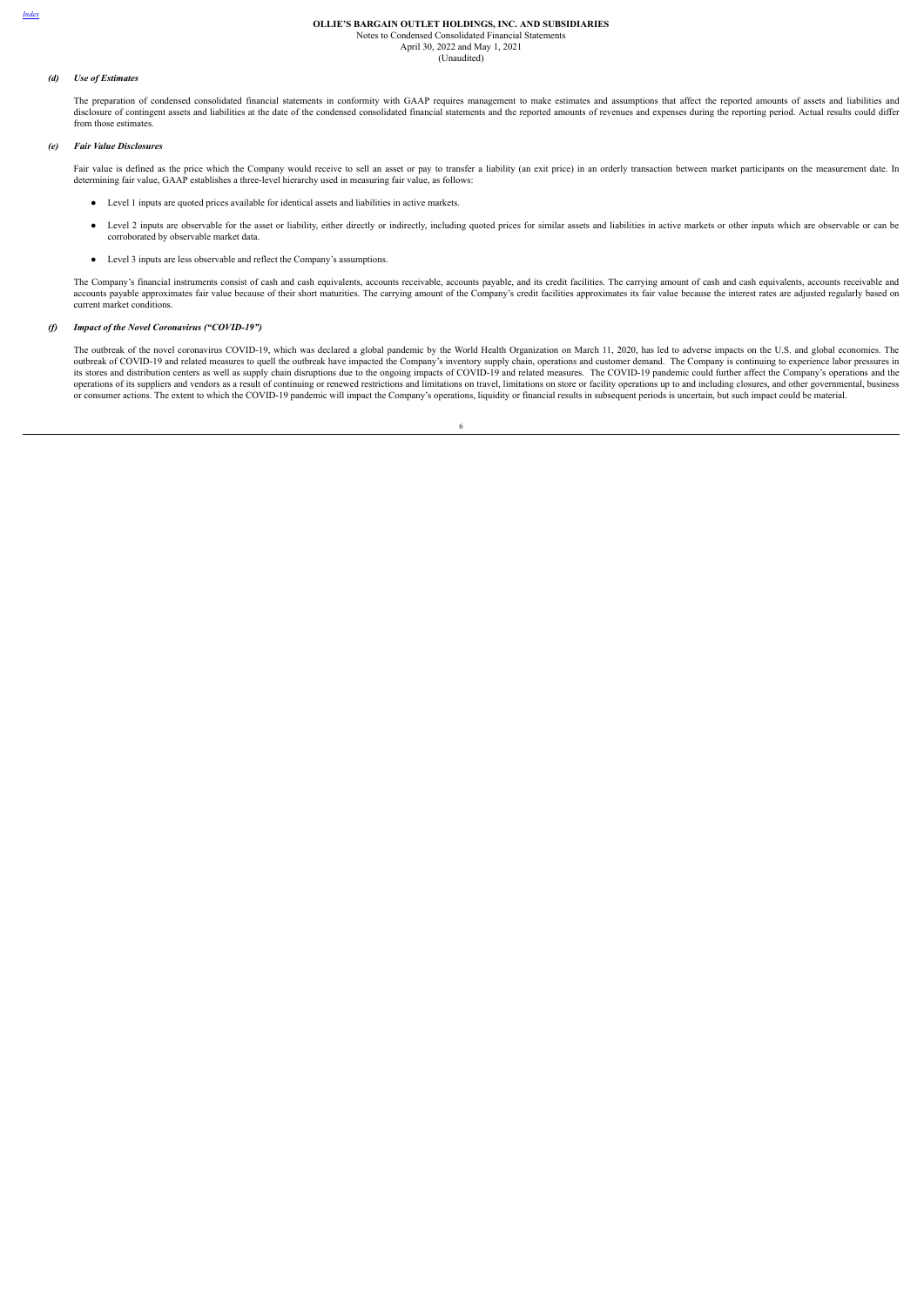Notes to Condensed Consolidated Financial Statements April 30, 2022 and May 1, 2021

(Unaudited)

# **(2) Net Sales**

Ollie's recognizes retail sales in its stores when merchandise is sold and the customer takes possession of merchandise. Also included in net sales is revenue allocated to certain redeemed discounts earned via the Ollie's

#### *Revenue Recognition*

Revenue is deferred for the Ollie's Army loyalty program where members accumulate points that can be redeemed for discounts on future purchases. The Company has determined it has an additional performance obligation to Ollie's Army members at the time of the initial transaction. The Company allocates the transaction price to the initial transaction and the discount awards based upon its relative standalone selling price, which conside historical redemption patterns for the award. Revenue is recognized as those discount awards are redeemed. Discount awards issued upon the achievement of specified point levels are subject to expiration. Unless temporarily combined in one homogeneous pool and are not separately identifiable. Therefore, the revenue recognized consists of discount awards redeemed that were included in the deferred revenue balance at the beginning of the period

|                          |                   | Thirteen weeks ended |
|--------------------------|-------------------|----------------------|
|                          | April 30,<br>2022 | May 1,<br>2021       |
| <b>Beginning balance</b> |                   | 7,782<br>8,113       |
| Revenue deferred         |                   | 3,248<br>4,073       |
| Revenue recognized       |                   | (3,659)<br>(3,037)   |
| Ending balance           |                   | 7,993<br>8,527       |

Gift card breakage for gift card liabilities not subject to escheatment is recognized as revenue in proportion to the redemption of gift cards. Gift cards do not expire. The rate applied to redemptions is based upon a hist

|                                   | Thirteen weeks ended |                |  |
|-----------------------------------|----------------------|----------------|--|
|                                   | April 30,<br>2022    | May 1,<br>2021 |  |
| Beginning balance                 | 2,291                | 1,902          |  |
| Gift card issuances               | 1,064                | 1,130          |  |
| Gift card redemption and breakage | (1,232)              | (1,214)        |  |
| Ending balance                    | 2,123                | 1,818          |  |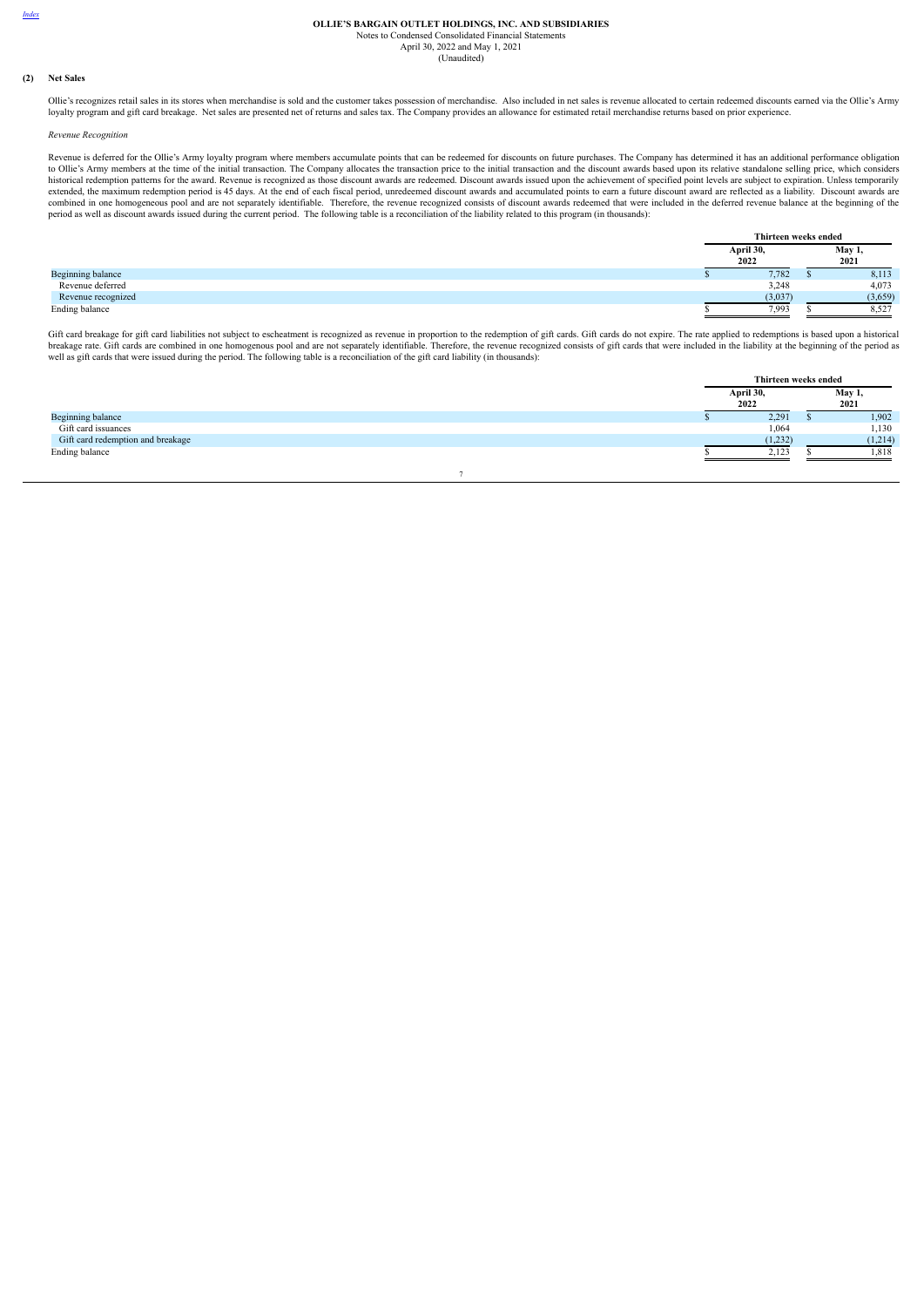Notes to Condensed Consolidated Financial Statements April 30, 2022 and May 1, 2021

(Unaudited)

#### **(3) Earnings per Common Share**

Basic earnings per common share is computed by dividing net income by the weighted average number of common shares outstanding. Diluted earnings per common share is computed by dividing net income by the weighted average number of common shares outstanding after giving effect to the potential dilution, if applicable, from the assumed exercise of stock options into shares of common stock as if those stock options were exercised and assumed lapse of restrictions on restricted stock units.

The following table summarizes those effects for the diluted earnings per common share calculation (in thousands, except per share amounts):

|                                                                                                                 | Thirteen weeks ended |                   |  |                |
|-----------------------------------------------------------------------------------------------------------------|----------------------|-------------------|--|----------------|
|                                                                                                                 |                      | April 30,<br>2022 |  | May 1,<br>2021 |
| Net income                                                                                                      |                      | 12.523            |  | 55,220         |
| Weighted average number of common shares outstanding – Basic                                                    |                      | 62.869            |  | 65.503         |
| Incremental shares from the assumed exercise of outstanding stock options and vesting of restricted stock units |                      | 142               |  | 616            |
| Weighted average number of common shares outstanding - Diluted                                                  |                      | 63,011            |  | 66,119         |
| Earnings per common share - Basic                                                                               |                      | 0.20              |  | 0.84           |
| Earnings per common share - Diluted                                                                             |                      | 0.20              |  | 0.84           |

The effect of the weighted average assumed exercise of stock options outstanding totaling 1,012,070 and 295,100 for the thirteen weeks ended April 30, 2022 and May 1, 2021, respectively, were excluded from the calculation of diluted weighted average common shares outstanding because the effect would have been antidilutive.

The effect of weighted average non-vested restricted stock units outstanding totaling 57,079 and 0 for the thirteen weeks ended April 30, 2022 and May 1, 2021, respectively, were excluded from the calculation of diluted weighted average common shares outstanding because the effect would have been antidilutive.

#### **(4) Commitments and Contingencies**

### *Commitments*

Effective February 3, 2019, the Company accounts for its leases under ASC 842, Leases (Topic 842). Under this guidance, arrangements meeting the definition of a lease are classified as operating or financing leases and are recorded on the balance sheet as both a right-of-use asset and lease liability, calculated by discounting fixed lease payments over the lease term at the rate implicit in the lease, if available. The Company's lessors do n increased by interest and reduced by payments each period, and the right-of-use asset is amortized over the lease term. For operating leases, interest on the lease liability and the amortization of the right-of-use asset r straight-line rent expense over the lease term. Variable lease expenses, if any, are recorded when incurred.

In calculating the right-of-use asset and lease liability, the Company elects to combine lease and non-lease components. The Company excludes short-term leases having initial terms of 12 months or less from the guidance as an accounting policy election and recognizes rent expense on a straight-line basis over the lease term. The Company does not act as a lessor.

Ollie's generally leases its stores, offices and distribution facilities under operating leases that expire at various dates through 2035. These leases generally provide for fixed annual rentals; however, several provide for minimum annual rentals plus contingent rentals based on a percentage of annual sales. A majority of the Company's leases also require a payment for all or a portion of common-area maintenance, insurance, real estate taxes, water and sewer costs and repairs, on a fixed or variable payment basis, the cost of which, for leases existing as of the adoption of ASC 842, is charged to the related expense category rather than being accounted for as r associated potential option payments are excluded from the lease payments. Ollie's lease agreements generally do not contain any material residual value guarantees or material restrictive covenants.

Store and office lease costs are classified in selling, general and administrative expenses and distribution center lease costs are classified in cost of sales on the condensed consolidated statements of income.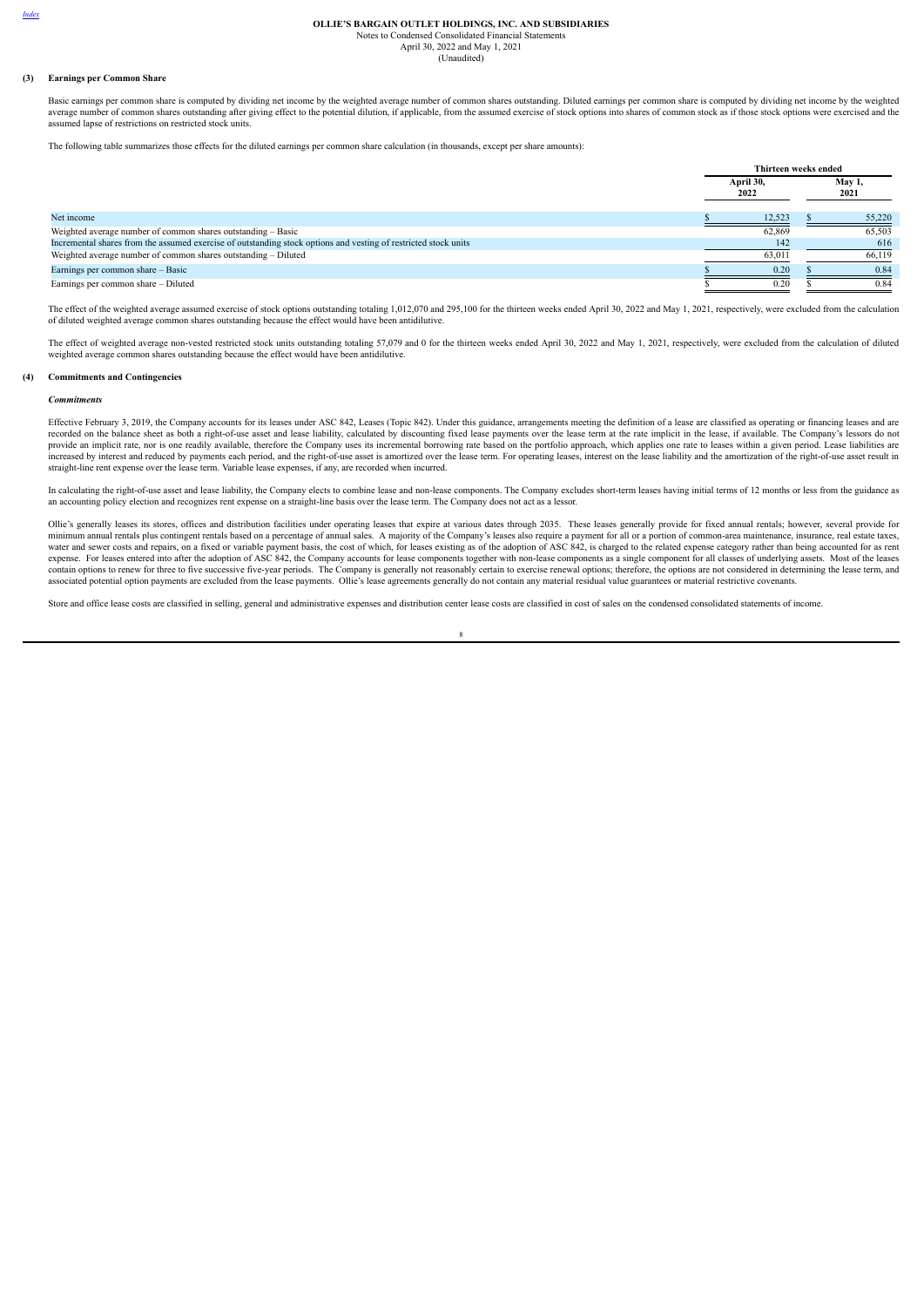## **OLLIE'S BARGAIN OUTLET HOLDINGS, INC. AND SUBSIDIARIES**

Notes to Condensed Consolidated Financial Statements April 30, 2022 and May 1, 2021

(Unaudited)

The following table summarizes the maturity of the Company's operating lease liabilities by fiscal year as of April 30, 2022 (in thousands):

| 2022                                             | 60,858    |
|--------------------------------------------------|-----------|
| 2023                                             | 98,320    |
| 2024                                             | 79,948    |
| 2025                                             | 63,798    |
| 2026                                             | 55,901    |
| Thereafter                                       | 132,120   |
| Total undiscounted lease payments <sup>(1)</sup> | 490,945   |
| Less: Imputed interest                           | (50, 430) |
| Total lease obligations                          | 440,515   |
| Less: Current obligations under leases           | (78, 427) |
| Long-term lease obligations                      | 362,088   |
|                                                  |           |

(1) Lease obligations exclude \$58.1 million of minimum lease payments for leases signed, but not commenced.

The following table summarizes other information related to the Company's operating leases as of and for the respective periods (dollars in thousands):

|                                                                         | Thirteen weeks ended |  |                |
|-------------------------------------------------------------------------|----------------------|--|----------------|
|                                                                         | April 30,<br>2022    |  | May 1,<br>2021 |
| Cash paid for operating leases                                          | 22.919               |  | 27,478         |
| Operating lease cost                                                    | 22,832               |  | 20,841         |
| Variable lease cost                                                     | 2,373                |  | 1,608          |
| Non-cash right-of-use assets obtained in exchange for lease obligations | 18,489               |  | 21,508         |
| Weighted-average remaining lease term                                   | 6.6 years            |  | 6.6 years      |
| Weighted-average discount rate                                          | 3.4%                 |  | 3.9%           |

#### *Contingencies*

From time to time the Company may be involved in claims and legal actions that arise in the ordinary course of its business. The Company cannot predict the outcome of any litigation or suit to which it is a party. However, operations, liquidity or capital resources.

## **(5) Accrued Expenses and Other**

Accrued expenses and other consists of the following (in thousands):

|                           | April 30,<br>2022 | May 1,<br>2021 | January 29,<br>2022 |
|---------------------------|-------------------|----------------|---------------------|
| Compensation and benefits | 14,262            | 18,238         | 19,270              |
| Deferred revenue          | 10,116            | 10,345         | 10,073              |
| Insurance                 | 9,680             | 6,304          | 9,626               |
| Sales and use taxes       | 7,492             | 8,010          | 5,968               |
| Real estate related       | 7,167             | 5,826          | 7,234               |
| Freight                   | 3,554             | 5,934          | 2,073               |
| Advertising               | 2,944             | 4,201          | 8,531               |
| Other                     | 16,284            | 17,817         | 15,471              |
|                           | 71.499            | 76,675         | 78,246              |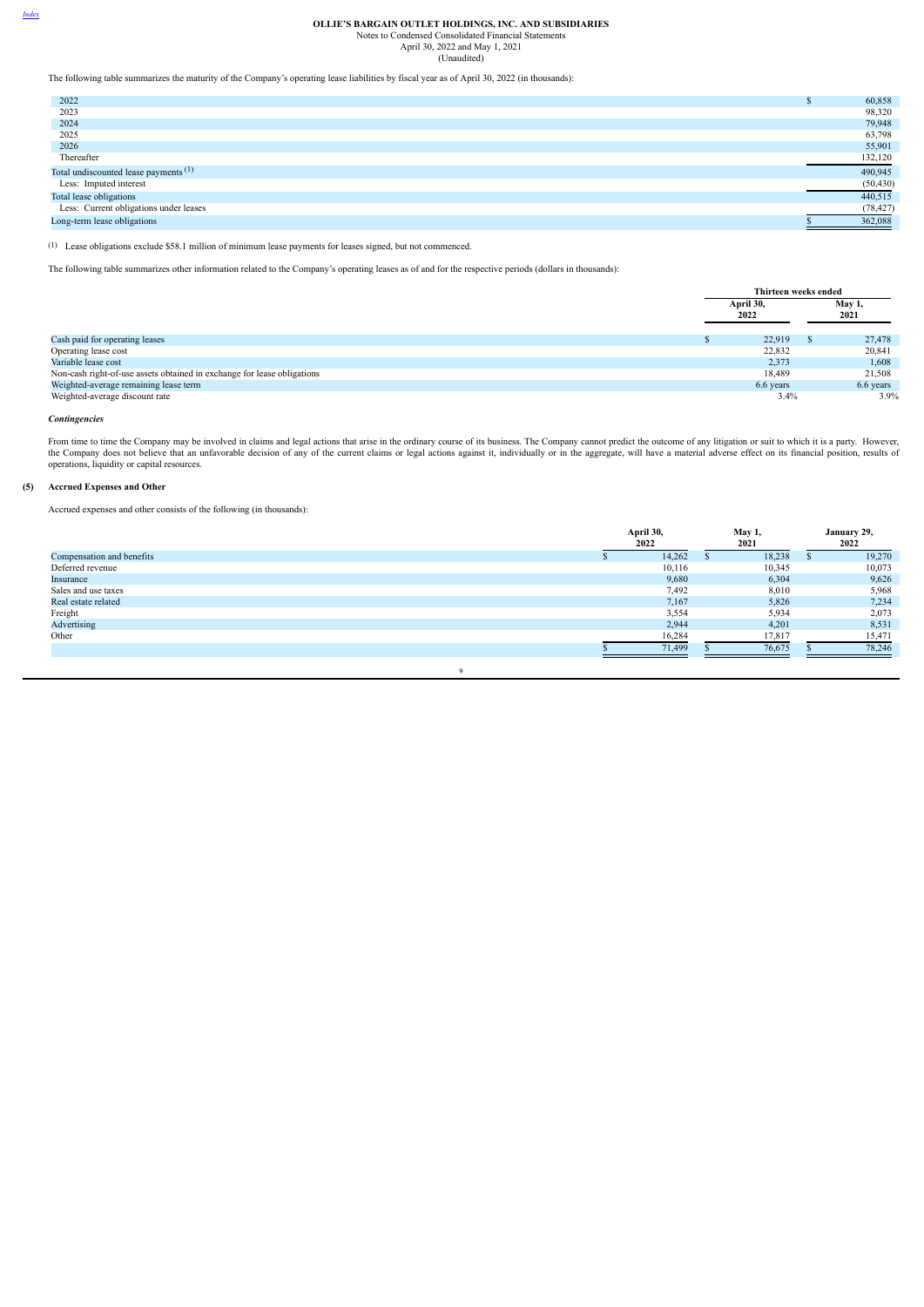Notes to Condensed Consolidated Financial Statements April 30, 2022 and May 1, 2021

(Unaudited)

#### **(6) Debt Obligations and Financing Arrangements**

Long-term debt consists of finance leases as of April 30, 2022, May 1, 2021 and January 29, 2022.

The Company's credit facility (the "Credit Facility") provides for a five-year \$100.0 million revolving credit facility, which includes a \$45.0 million sub-facility for letters of credit and a \$25.0 million sub-facility fo loans (the "Revolving Credit Facility"). Loans under the Revolving Credit Facility mature on May 22, 2024. In addition, the Company may at any time add term loan facilities or additional revolving commitments up to \$150.0 million pursuant to terms and conditions set out in the Credit Facility.

The interest rates for the Credit Facility are calculated as follows: for Base Rate Loans, the higher of the Prime Rate, the Federal Funds Effective Rate plus 0.50% or the Eurodollar Rate plus 1.0%, plus the Applicable Mar or, for Eurodollar Loans, the Eurodollar Rate plus the Applicable Margin. The Applicable Margin will vary from 0.00% to 0.50% for a Base Rate Loan and 1.00% to 1.50% for a Eurodollar Loan, based on availability under the Credit Facility. The Eurodollar Rate is subject to a 0% floor.

Under the terms of the Revolving Credit Facility, as of April 30, 2022, the Company could borrow up to 90.0% of the most recent appraised value (valued at cost, discounted for the current net orderly liquidation value) of eligible inventory, as defined, up to \$100.0 million.

As of April 30, 2022, the Company had no outstanding borrowings under the Revolving Credit Facility, with \$90.9 million of borrowing availability, outstanding letters of credit commitments of \$8.9 million and \$0.2 million of rent reserves. The Revolving Credit Facility also contains a variable unused line fee ranging from 0.125% to 0.250% per annum.

The Credit Facility is collateralized by the Company's assets and equity and contains a financial covenant, as well as certain business covenants, including restrictions on dividend payments, which the Company must comply with during the term of the agreement. The financial covenant is a consolidated fixed charge coverage ratio test of at least 1.0 to 1.0 applicable during a covenant period, based on reference to availability. The Company w compliance with all terms of the Credit Facility during the thirteen weeks ended April 30, 2022.

The provisions of the Credit Facility restrict all of the net assets of the Company's consolidated subsidiaries, which constitutes all of the net assets on the Company's condensed consolidated balance sheet as of April 30, from being used to pay any dividends or make other restricted payments to the Company without prior written consent from the financial institutions that are a party to the Credit Facility, subject to material exceptions including proforma compliance with the applicable conditions described in the Credit Facility.

#### **(7) Income Taxes**

The provision for income taxes is based on the current estimate of the annual effective tax rate and is adjusted as necessary for discrete events occurring in a particular period. The effective tax rates for the thirteen w items totaled an expense of \$(0.2) million and a benefit of \$2.1 million in the thirteen weeks ended April 30, 2022 and May 1, 2021, respectively.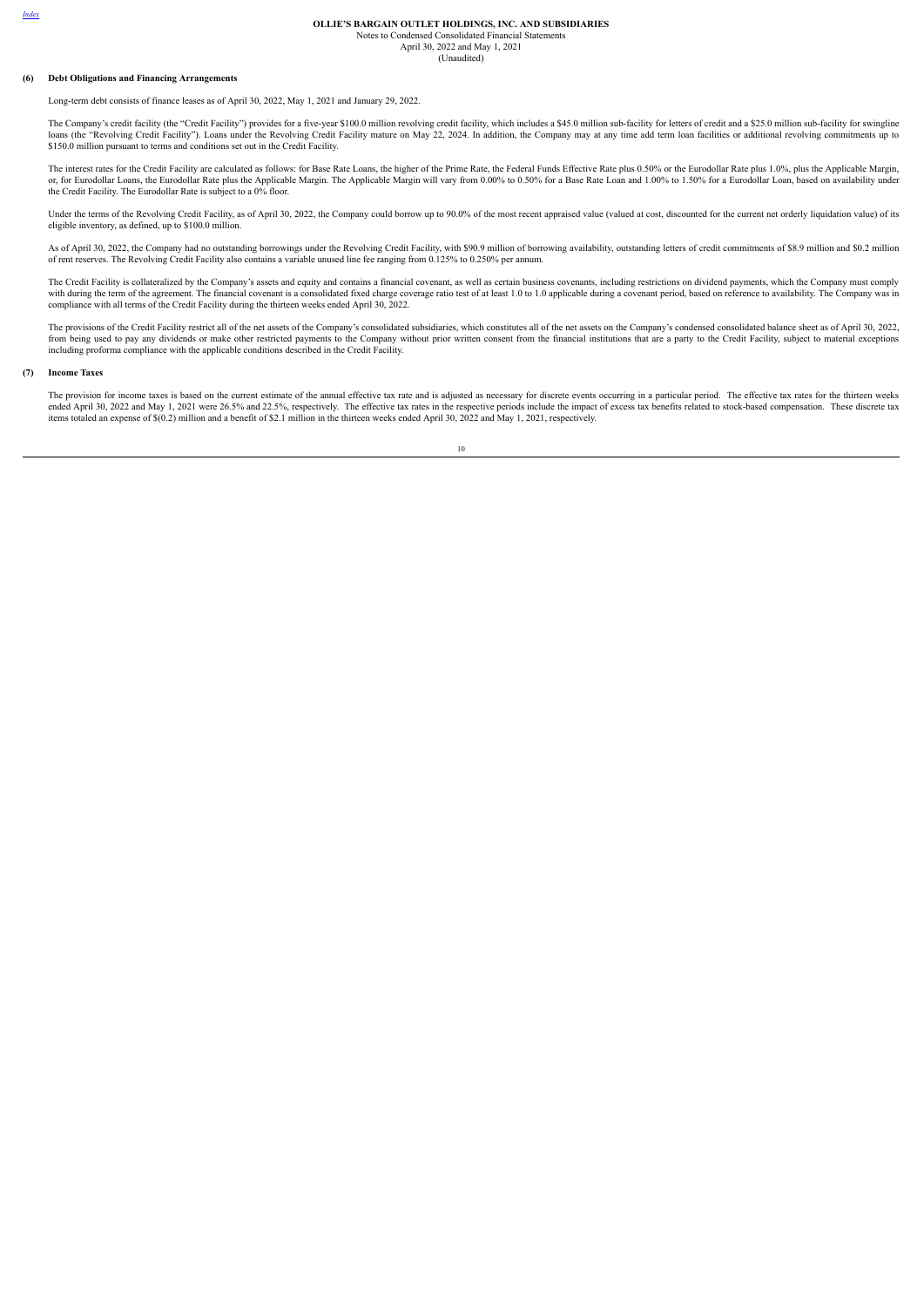Notes to Condensed Consolidated Financial Statements April 30, 2022 and May 1, 2021

(Unaudited)

# **(8) Equity Incentive Plans**

During 2012, Ollie's established an equity incentive plan (the "2012 Plan"), under which stock options were granted to executive officers and key employees as deemed appropriate under the provisions of the 2012 Plan, with an exercise price at the fair value of the underlying stock on the date of grant. The vesting period for options granted under the 2012 Plan is five years (20% ratably per year). Options granted under the 2012 Plan are sub will be made under the 2012 Plan.

In connection with its initial public offering, the Company adopted the 2015 equity incentive plan (the "2015 Plan") pursuant to which the Company's Board of Directors may grant stock options, restricted shares or other awards to employees, directors and consultants. The 2015 Plan allows for the issuance of up to 5,250,000 shares. Awards will be made pursuant to agreements and may be subject to vesting and other restrictions as determined by the Board of Directors or the Compensation Committee of the Board. The Company uses authorized and unissued shares to satisfy share award exercises. As of April 30, 2022, there were 2,358,584 shares available for grant under the 2015 Plan.

# *Stock Options*

The exercise price for stock options is determined at the fair value of the underlying stock on the date of grant. The vesting period for awards granted under the 2015 Plan is generally set at four years (25% ratably per y Awards are subject to employment for vesting, expire 10 years from the date of grant, and are not transferable other than upon death.

A summary of the Company's stock option activity and related information for the thirteen weeks ended April 30, 2022 follows:

|                                 | <b>Number</b><br>of options | Weighted<br>average<br>exercise<br>price | Weighted<br>average<br>remaining<br>contractual<br>term (years) |
|---------------------------------|-----------------------------|------------------------------------------|-----------------------------------------------------------------|
| Outstanding at January 29, 2022 | 1,109,315                   | 55.30                                    |                                                                 |
| Granted                         | 305,834                     | 43.27                                    |                                                                 |
| Forfeited                       | (18, 835)                   | 63.05                                    |                                                                 |
| Exercised                       | (10, 110)                   | 29.44                                    |                                                                 |
| Outstanding at April 30, 2022   | 1,386,204                   | 52.73                                    | 7.7                                                             |
| Exercisable at April 30, 2022   | 616,264                     | 48.28                                    | 6.2                                                             |

The weighted average grant date fair value per option for options granted during the thirteen weeks ended April 30, 2022 and May 1, 2021 was \$20.17 and \$34.00, respectively. The fair value of each option award is estimated on the date of grant using the Black-Scholes option-pricing model that used the weighted average assumptions in the following table:

|                         | Thirteen weeks ended     |                |
|-------------------------|--------------------------|----------------|
|                         | April 30,<br>2022        | May 1,<br>2021 |
| Risk-free interest rate | 2.54%                    | 1.34%          |
| Expected dividend yield | $\overline{\phantom{a}}$ | _              |
| Expected life (years)   | 6.25 years               | 6.25 years     |
| Expected volatility     | 44.32%                   | 38.38%         |

The expected life of stock options is estimated using the "simplified method," as the Company does not have sufficient historical information to develop reasonable expectations about future exercise patterns and post-vesti employment termination behavior for its stock option grants. The simplified method is based on the average of the vesting tranches and the contractual life of each grant. For expected volatility, the Company uses its expected information over the expected life of the option granted to calculate the fair value of option grants. The risk-free interest rate is based on U.S. Treasury notes with a term approximating the expected life of the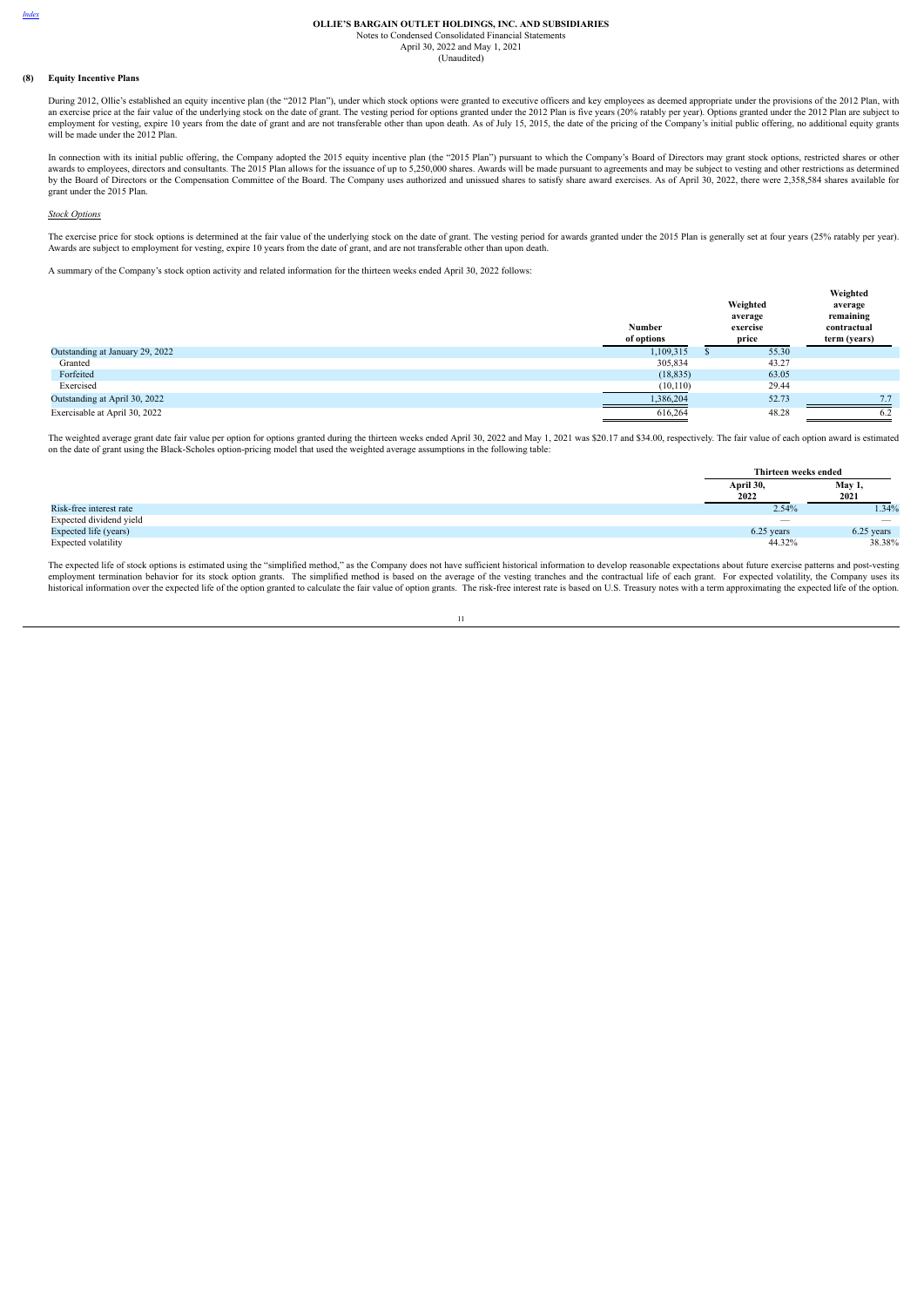Notes to Condensed Consolidated Financial Statements April 30, 2022 and May 1, 2021

(Unaudited)

# *Restricted Stock Units*

Restricted stock units ("RSUs") are issued at a value not less than the fair value of the common stock on the date of the grant. RSUs outstanding vest ratably over four years or cliff vest in one or four years. Awards are

A summary of the Company's RSU activity and related information for the thirteen weeks ended April 30, 2022 is as follows:

|                                        | <b>Number</b><br>of shares | Weighted<br>average<br>grant date<br>fair value |
|----------------------------------------|----------------------------|-------------------------------------------------|
| Non-vested balance at January 29, 2022 | 125,483                    | 69.15                                           |
| Granted                                | 212,553                    | 43.24                                           |
| Forfeited                              | (4,157)                    | 58.50                                           |
| Vested                                 | (42, 940)                  | 67.40                                           |
| Non-vested balance at April 30, 2022   | 290,939                    | 50.63                                           |

# *Stock-Based Compensation Expense*

The compensation cost for stock options and RSUs which have been recorded within selling, general and administrative expenses related to the Company's equity incentive plans was \$2.4 million and \$2.0 million for the<br>thirte

As of April 30, 2022, there was \$29.4 million of total unrecognized compensation cost related to non-vested stock-based compensation arrangements. That cost is expected to be recognized over a weighted average period of<br>3.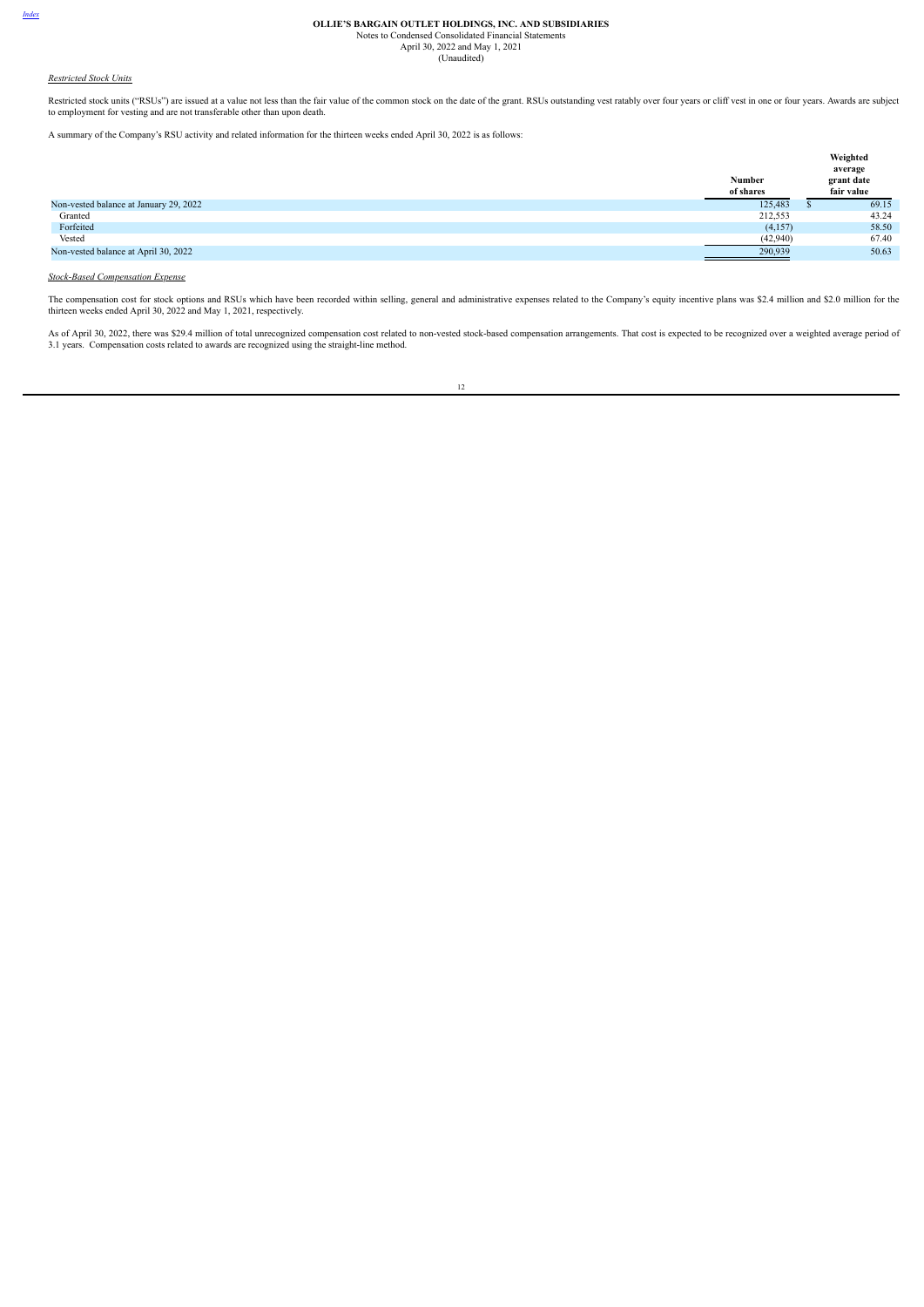Notes to Condensed Consolidated Financial Statements April 30, 2022 and May 1, 2021

(Unaudited)

# **(9) Common Stock**

## *Common Stock*

The Company's capital structure consists of a single class of common stock with one vote per share. The Company has authorized 500,000,000 shares at \$0.001 par value per share. Additionally, the Company has authorized 50,000,000 shares of preferred stock at \$0.001 per value per share; to date, however, no preferred shares have been issued. Treasury stock, which consists of the Company's common stock, is accounted for using the cost method.

#### *Share Repurchase Program*

On December 15, 2020, the Board of Directors of the Company authorized the repurchase of up to \$100.0 million of shares of the Company's common stock. On March 16, 2021, the Board of Directors of the Company authorized an increase of \$100.0 million in the Company's share repurchase program. Both of these authorizations are authorized to be executed through January 2023. On November 30, 2021, the Board authorized an<br>additional transactions (including blocks), privately negotiated transactions, accelerated share repurchase programs or other derivative transactions, issuer self-tender offers or any combination of the foregoing. The timing of repur authorizations are subject to extension or earlier termination by the Board of Directors at any time.

During the thirteen weeks ended April 30, 2022, the Company has not repurchased any shares of its common stock. As of April 30, 2022, the Company had \$180.0 million remaining under its share repurchase authorization. There can be no assurance that any additional repurchases will be completed, or as to the timing or amount of any repurchases. The share repurchase program may be discontinued at any time.

### **(10) Transactions with Affiliated and Related Parties**

The Company has entered into five non-cancelable operating leases with related parties for office and store locations that expire at various dates through 2033. During the thirteen weeks ended April 30, 2022, one of the aforementioned leased locations was sold to an unrelated landlord and no longer classified as a related party lease. Ollie's made \$0.4 million in rent payments to such related parties during each of the thirteen weeks ende April 30, 2022 and May 1, 2021. The lease payments are included in the operating lease disclosures stated above.

During the thirteen weeks ended April 30, 2022, the Company sold damaged pallets totaling \$0.1 million to a company affiliated with a member of its Board of Directors.

#### **(11) Subsequent Event**

In May 2022, the Company repurchased 238,485 shares of its common stock for \$10.0 million, inclusive of transaction costs, pursuant to its share repurchase program resulting in \$170.0 million remaining under its share repurchase authorization. See Note 9 for additional information on the Company's share repurchase program.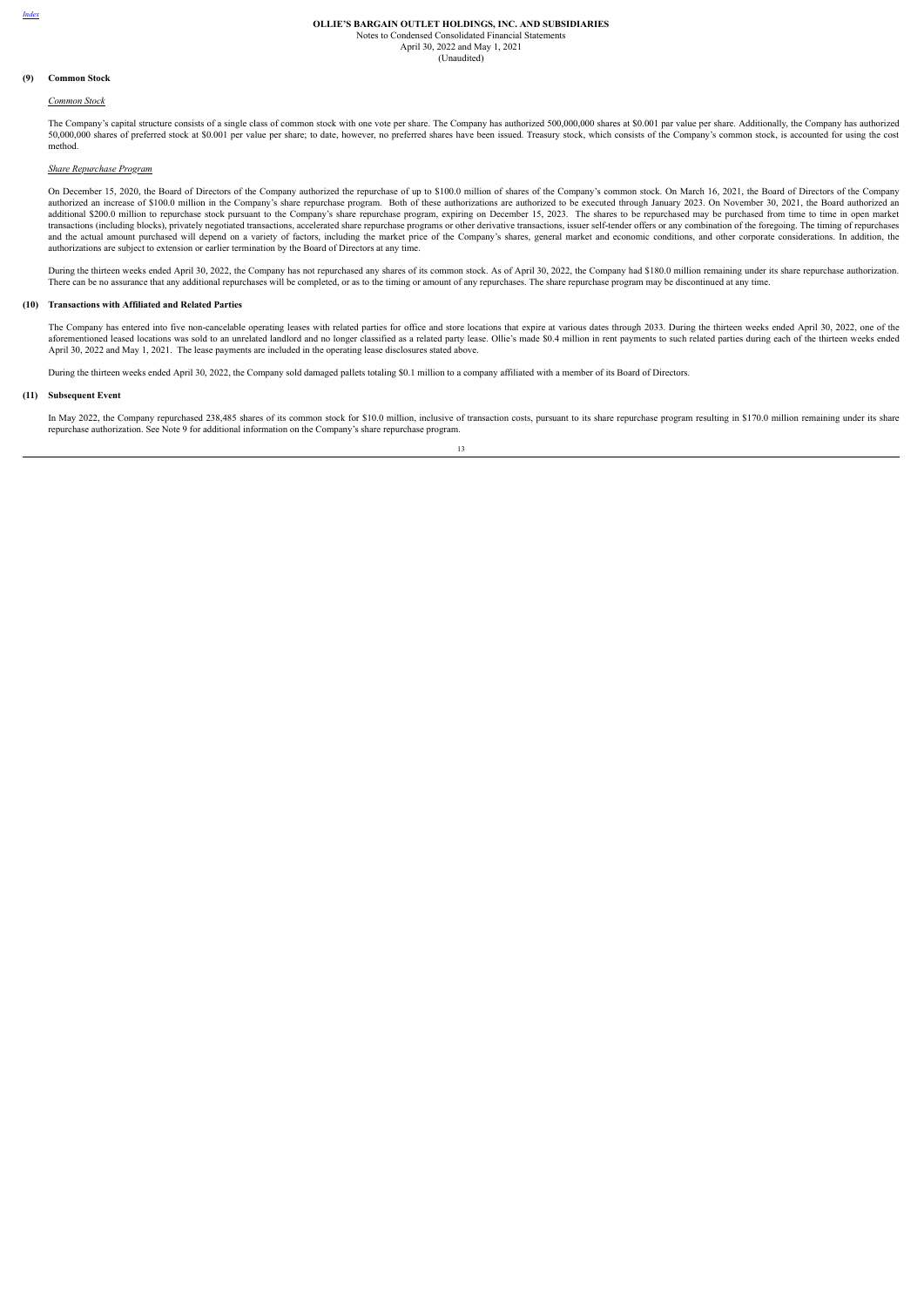#### <span id="page-15-0"></span>**ITEM 2. Management's Discussion and Analysis of Financial Condition and Results of Operations**

The following discussion and analysis of the financial condition and results of our operations should be read together with the financial statements and related notes of Ollie's Bargain Outlet Holdings, Inc. included in It *Bargain Outlet Holdings, Inc. and subsidiaries.*

"We operate on a fiscal calendar widely used by the retail industry that results in a fiscal year consisting of a 52- or 53-week period ending on the Saturday nearer to January 31 of the following year. References to "2022 refer to the 52-week period of January 30, 2022 to January 28, 2023. References to "2021" refer to the 52-week period of January 31, 2021 to January 29, 2022. References to the "first quarter of fiscal 2022" and the "first explanter of fiscal 2021" refer to the 13 weeks of January 30, 2022 to April 30, 2022 and January 31, 2021 to May 1, 2021 to May 1, 2021, respectively. Historical results are not necessarily indicative of the results to be future period and results for any interim period may not necessarily be indicative of the results that may be expected for a full year.

### **Cautionary Note Regarding Forward-Looking Statements**

This Quarterly Report on Form 10-Q contains forward-looking statements within the meaning of the U.S. Private Securities Litigation Reform Act of 1995. Forward-looking statements can be identified by words such as the cond by their nature, they are subject to inherent uncertainties, risks and changes in circumstances that are difficult to predict. As a result, our actual results may differ materially from those contemplated by the forward-lo regulatory conditions, including, but not limited to, legislation, national trade policy, and the following: our failure to adequately procure and manage our inventory or anticipate consumer demand; changes in consumer dem confidence and spending; risks associated with our status as a "brick and mortar" only retailer; risks associated with intense competition; our failure to open new profitable stores, or successfully enter new markets, on a basis or at all; the risks associated with doing business with international manufacturers and suppliers including, but not limited to, potential increases in tariffs on imported goods; outbreak of viruses or widespread il including the continued impact of COVID-19 and continuing or renewed regulatory responses thereto; our inability to operate our stores due to civil unrest and related protests or disturbances; our failure to properly hire retain key personnel and other qualified personnel; risks associated with the timely and effective deployment, protection, and defense of computer networks and other electronic systems, including e-mail; our inability to o favorable lease terms for our properties; the failure to timely acquire, develop, open and operate, or the loss of, disruption or interruption in the operations of, any of our centralized distribution centers; fluctuations comparable store sales and results of operations, including on a quarterly basis; risks associated with our lack of operations in the growing online retail marketplace; risks associated with litigation, the expense of defe caused by climate change; changes in government regulations, procedures and requirements; and our ability to service indebtedness and to comply with our financial covenants together with each of the other factors set forth under "Item 1A - Risk Factors" contained herein and in our filings with the SEC, including our Annual Report. Any forward-looking statement made by us in this Quarterly Report on Form 10-Q speaks only as of the date on which such statement is made. Factors or events that could cause our actual results to differ may emerge from time to time, and it is not possible for us to predict all of them. We undertake no obligation to publicly updat revise any forward-looking statement, whether as a result of new information, future developments or otherwise, except as may be required by law. You are advised, however, to consult any further disclosures we make on related subjects in our public announcements and SEC filings.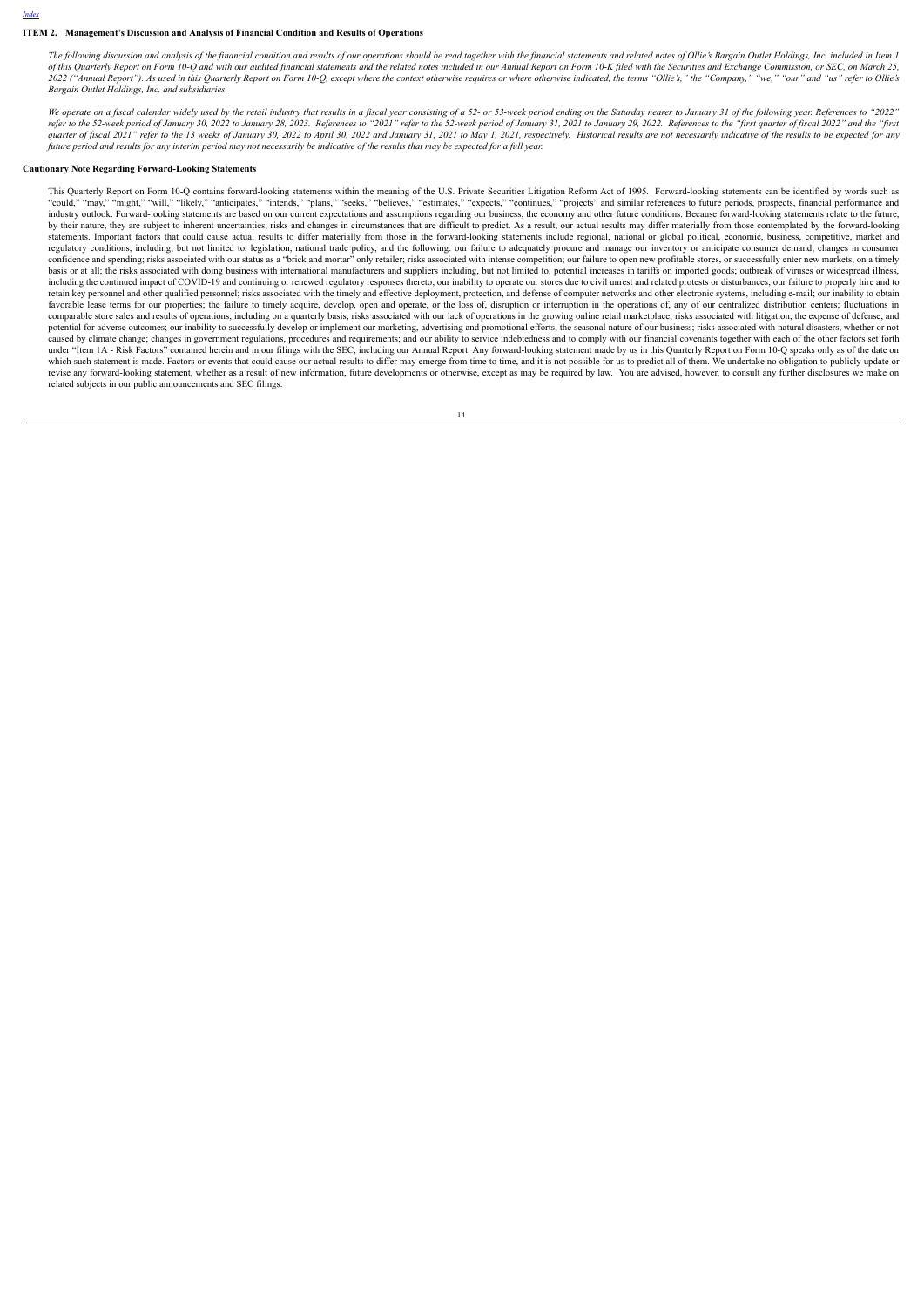Ollie's is a highly differentiated and fast-growing, extreme value retailer of brand name merchandise at drastically reduced prices. Known for our assortment of products offered as "Good Stuff Cheap," we offer customers a<br> books and stationery, toys and electronics. Our differentiated go-to market strategy is characterized by a unique, fun and engaging treasure hunt shopping experience, compelling customer value proposition and witty, tooks humorous in-store signage and advertising campaigns.

#### **COVID-19 Update**

The COVID-19 pandemic has significantly impacted the U.S. and global economies, resulting in business slowdowns or shutdowns, reduced economic activity, changes in consumer behavior, and changes in the mindset and availability of the labor force. We continue to monitor the impact of the pandemic on our business, including on our associates, customers, business partners and supply chain.

We continue to take measures to protect the health and safety of our associates and customers, a primary concern of our management team. We have also taken measures to support the communities that we serve to address the challenges posed by the pandemic.

Following the onset of the pandemic through the first quarter of 2021, our net sales benefited from increased consumer spending associated with federal stimulus funds for said pandemic. At this point, there is uncertainty with regard to any additional stimulus measures and, as a result, there may be potential changes in consumer spending behavior or demand. In addition, we are experiencing labor pressures at both our stores and distribution centers, higher import and trucking costs, and supply chain disruptions due to the impacts of COVID-19 and related measures. We are increasing our hiring efforts in certain impacted markets and working closely with our<br>sup evolving conditions.

As we continue to monitor the COVID-19 pandemic and potentially take actions based on the requirements and recommendations of federal, state and local authorities, we intend to focus on managing the business for future. long-term growth. In certain circumstances, there may be developments outside our control, including resurgences of COVID-19 and, in particular, new and more contagious or vaccine resistant variants, requiring us to refine our operations. As such, given the evolving nature of the pandemic, we cannot reasonably estimate its impact on our financial condition, results of operations or cash flows in the future. Refer to Part I, Item 1A. Risk Fac of our 2021 Form 10-K for a full discussion of the risks associated with the COVID-19 pandemic.

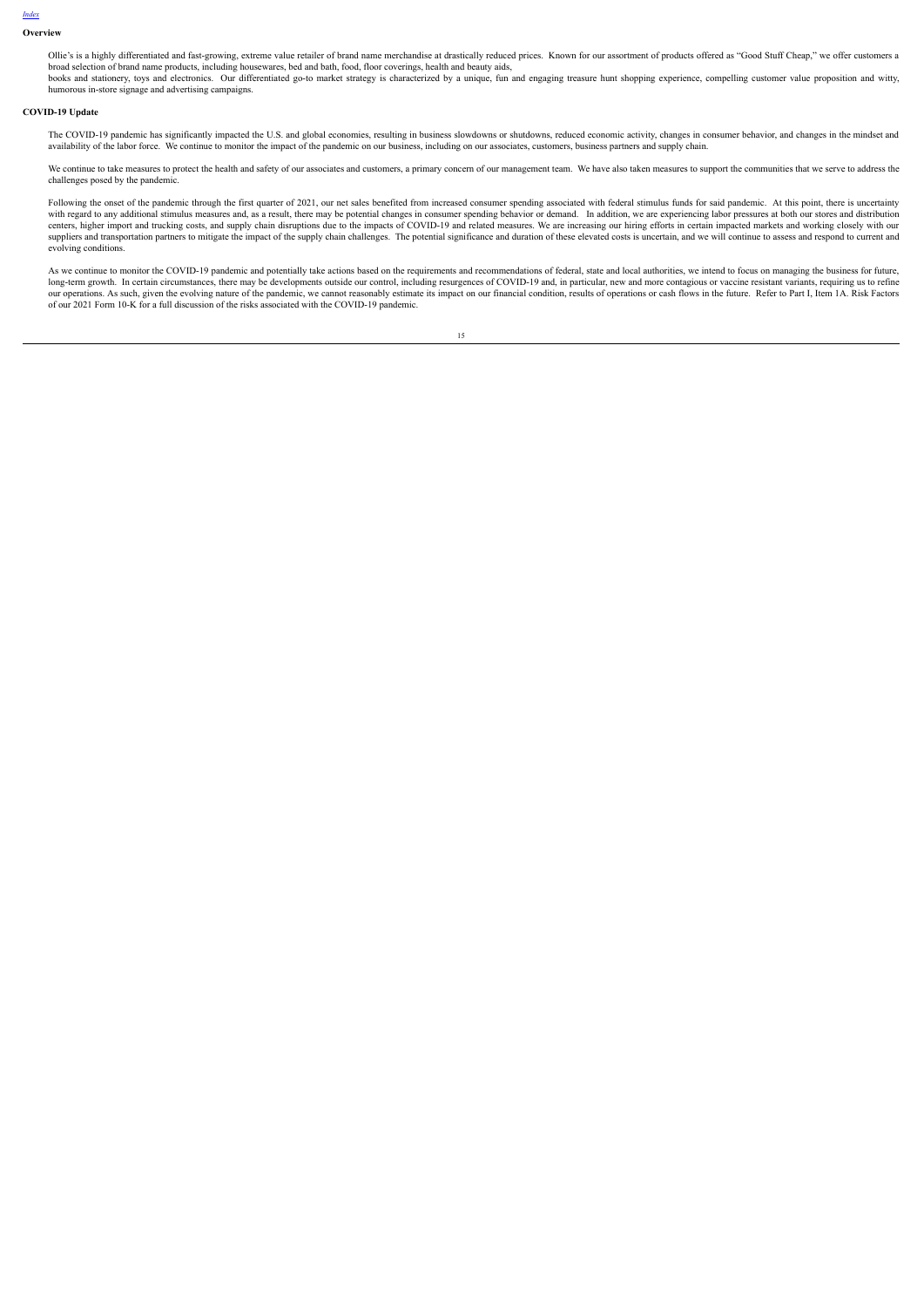#### **Our Growth Strategy**

Since the founding of Ollie's in 1982, we have grown organically by backfilling existing markets and leveraging our brand awareness, marketing and infrastructure to expand into new markets in contiguous states. We have exp

Our stores are supported by three distribution centers, one each in York, PA, Commerce, GA and Lancaster, TX. We believe our current distribution capabilities can support a range of 500 to 600 stores over the next several years.

We have invested in our associates, infrastructure, distribution network and information systems to allow us to continue to rapidly grow our store footprint, including:

- growing our merchant buying team to increase our access to brand name/closeout merchandise;
- adding members to our senior management team;
- expanding the capacity of our distribution centers to their current 2.2 million square feet; and
- investing in information technology, accounting, and warehouse management systems.

Our business model has produced consistent and predictable store growth over the past several years, during both strong and weaker economic cycles. We plan to continue to enhance our competitive positioning and drive growth in sales and profitability by executing on the following strategies:

- growing our store base;
- increasing our offerings of great bargains; and
- leveraging and expanding Ollie's Army.

We have a proven portable, flexible, and highly profitable store model that has produced consistent financial results and returns. Our new store model targets a store size between 25,000 to 35,000 square feet and an averag initial cash investment of approximately \$1.0 million, which includes store fixtures and equipment, store-level and distribution center inventory (net of payables) and pre-opening expenses. We target new store sales of app

While we are focused on driving comparable store sales and managing our expenses, our revenue and profitability growth will primarily come from opening new stores. The core elements of our business model are procuring great deals, offering extreme values to our customers and creating consistent, predictable store growth and margins. In addition, our new stores generally open strong, contributing to the growth in net sales and profitabil expansive versus to purchase directly from major manufacturers. We also plan to leverage and expand our Ollie's Army database marketing strategies. In addition, we plan to continue to manage our selling, general and genera administrative expenses ("SG&A") by continuing to make process improvements and by maintaining our standard policy of reviewing our operating costs.

Our ability to grow and our results of operations may be impacted by additional factors and uncertainties, such as consumer spending habits, which are subject to macroeconomic conditions and changes in discretionary income. Our customers' discretionary income is primarily impacted by gas prices, wages and consumer trends and preferences, which fluctuate depending on the environment. The potential consolidation of our competitors or<br>ot

Our key competitive advantage is our direct buying relationships with many major manufacturers, wholesalers, distributors, brokers and retailers for our brand name and closeout products and unbranded goods. We also augment our product mix with private label brands. As we continue to grow, we believe our increased scale will provide us with even greater access to brand name and closeout products as major manufacturers seek a single buyer to acquire an entire deal.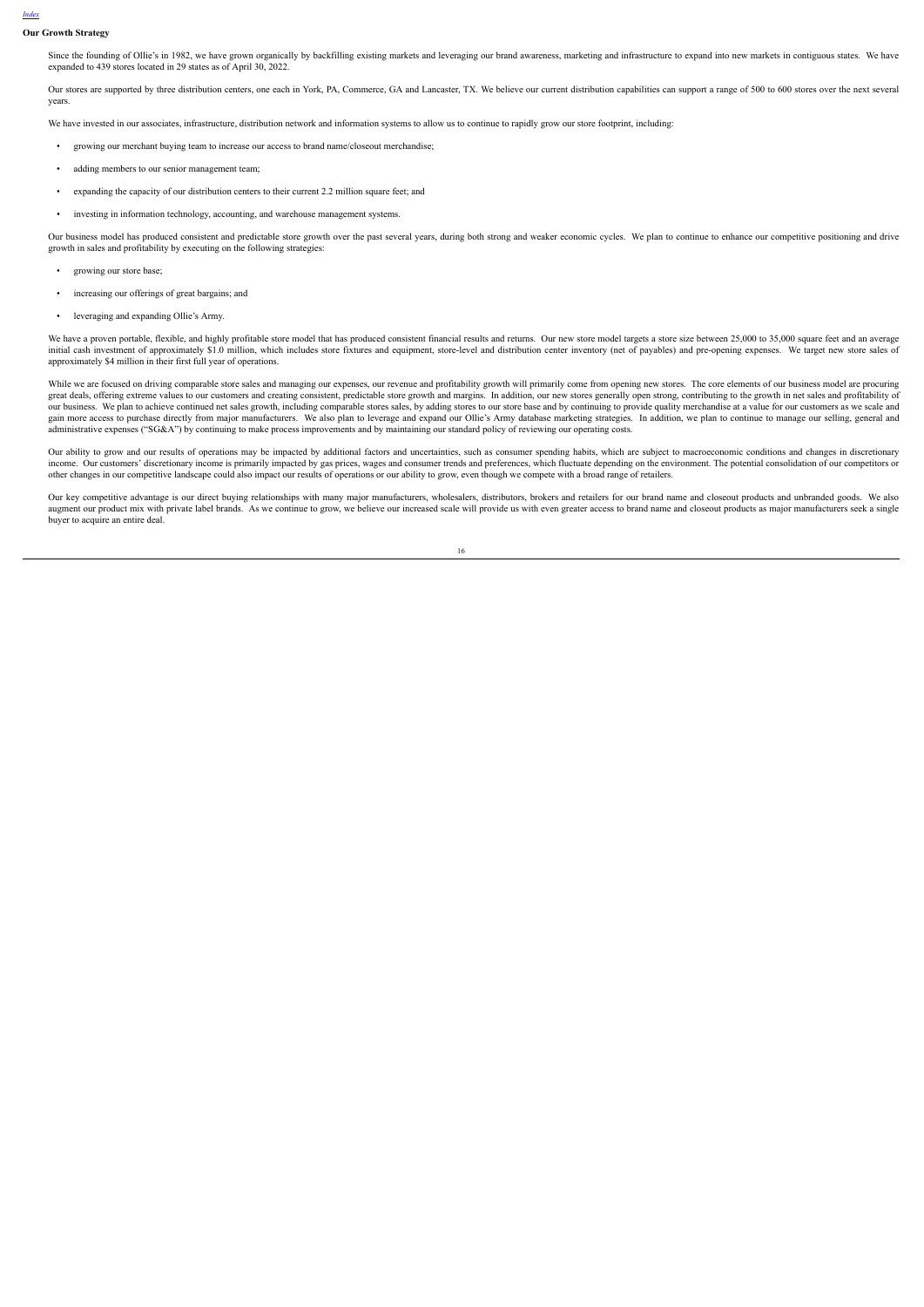#### **How We Assess the Performance of Our Business and Key Line Items**

We consider a variety of financial and operating measures in assessing the performance of our business. The key measures we use are number of new stores, net sales, comparable store sales, gross profit and gross margin,<br>SG

#### *Number of New Stores*

The number of new stores reflects the number of stores opened during a particular reporting period. Before we open new stores, we incur pre-opening expenses described below under "Pre-Opening Expenses" and we make an initial investment in inventory. We also make initial capital investments in fixtures and equipment, which we amortize over time.

We expect new store growth to be the primary driver of our sales growth. Our initial lease terms are approximately seven years with options to renew for three to five successive five-year periods. Our portable and predicta connection with grand opening events, but decline shortly thereafter to our new store model levels.

#### *Net Sales*

Ollie's recognizes retail sales in its stores when merchandise is sold and the customer takes possession of the merchandise. Also included in net sales is revenue allocated to certain redeemed discounts earned via the Olli Army loyalty program and gift card breakage. Net sales are presented net of returns and sales tax. Net sales consist of sales from comparable stores and non-comparable stores, described below under "Comparable Store Sales." Growth of our net sales is primarily driven by expansion of our store base in existing and new markets. As we continue to grow, we believe we will have greater access to brand name and closeout merchandise and an increased deal selection, resulting in more potential offerings for our customers. Net sales are impacted by product mix, merchandise mix and availability, as well as promotional activities and the spending habits of our c customers. Our broad selection of offerings across diverse product categories supports growth in net sales by attracting new customers, which results in higher spending levels and frequency of shopping visits from our customers, including Ollie's Army members.

The spending habits of our customers are subject to macroeconomic conditions and changes in discretionary income. Our customers' discretionary income is primarily impacted by gas prices, wages, consumer trends and preferences and inflation which fluctuate depending on the environment. However, because we offer a broad selection of merchandise at extreme values, we believe we are less impacted than other retailers by economic cycles that correspond with declines in general consumer spending habits. We believe we also benefit from periods of increased consumer spending.

#### *Comparable Store Sales*

Comparable store sales measure performance of a store during the current reporting period against the performance of the same store in the corresponding period of the previous year. Comparable store sales consist of net<br>sa that impact net sales.

We define comparable stores to be stores that:

- have been remodeled while remaining open;
- are closed for five or fewer days in any fiscal month;
- are closed temporarily and relocated within their respective trade areas; and
- have expanded, but are not significantly different in size, within their current locations.

Non-comparable store sales consist of new store sales and sales for stores not open for a full 15 months. Stores which are closed temporarily, but for more than five days in any fiscal month, are included in non-comparable store sales beginning in the fiscal month in which the temporary closure begins until the first full month of operation once the store re-opens, at which time they are included in comparable store sales.

Opening new stores is the primary component of our growth strategy and, as we continue to execute on our growth strategy, we expect a significant portion of our sales growth will be attributable to non-comparable store sales. Accordingly, comparable store sales are only one measure we use to assess the success of our growth strategy.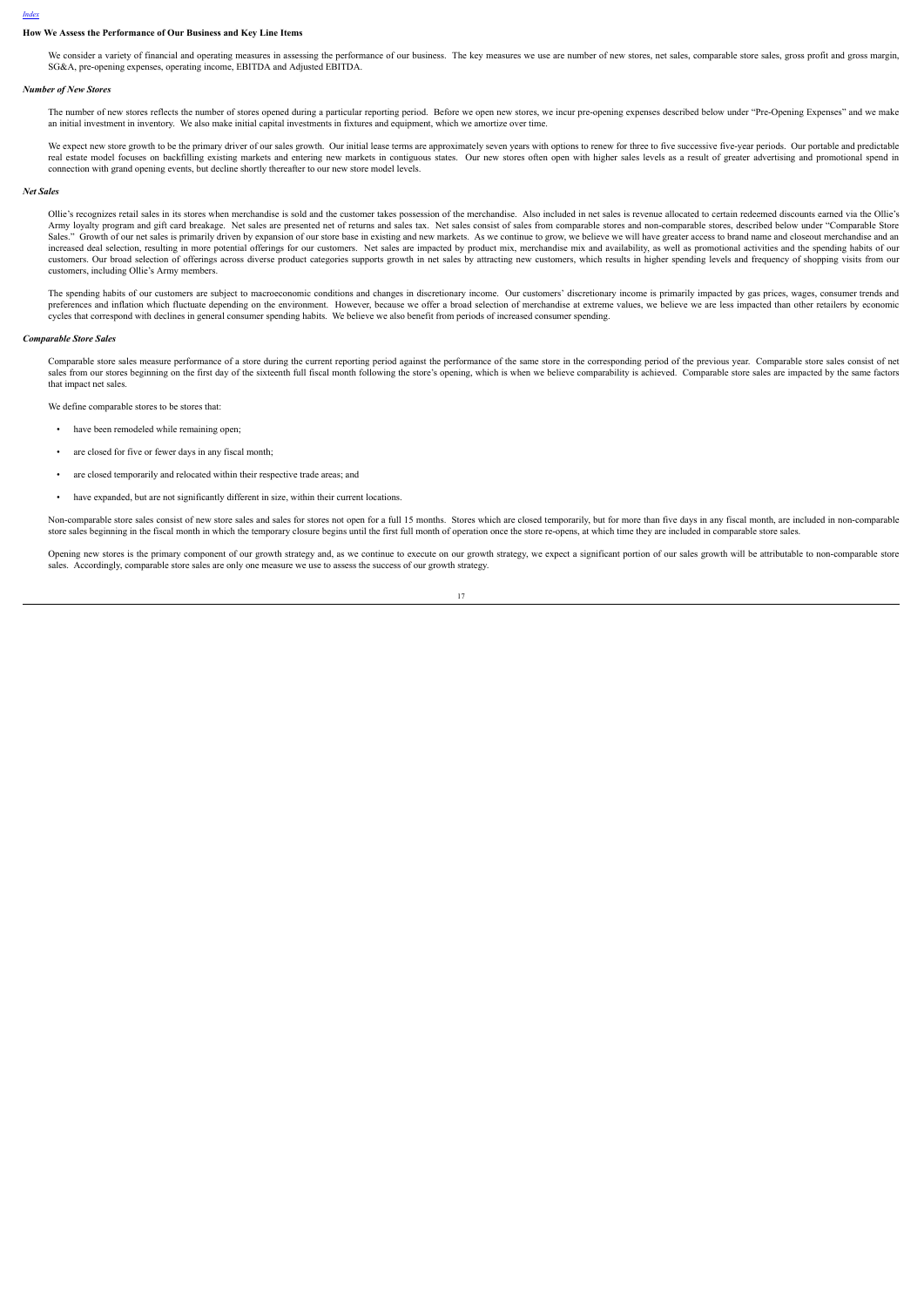#### *Gross Profit and Gross Margin*

Gross profit is equal to our net sales less our cost of sales. Cost of sales includes merchandise costs, inventory markdowns, shrinkage and transportation, distribution and warehousing costs, including depreciation and amortization. Gross margin is gross profit as a percentage of our net sales. Gross margin is a measure used by management to indicate whether we are selling merchandise at an appropriate gross profit.

In addition, our gross margin is impacted by product mix, as some products generally provide higher gross margins, by our merchandise mix and availability, and by our merchandise cost, which can vary.

Our gross profit is variable in nature and generally follows changes in net sales. We regularly analyze the components of gross profit, as well as gross margin. Specifically, our product margin and merchandise mix is reviewed by our merchant team and senior management, ensuring strict adherence to internal margin goals. Our disciplined buying approach has produced consistent gross margins and we believe helps to mitigate adverse impacts on gross profit and results of operation.

The components of our cost of sales may not be comparable to the components of cost of sales or similar measures of our competitors and other retailers. As a result, our gross profit and gross margin may not be comparable to similar data made available by our competitors and other retailers.

#### *Selling, General and Administrative Expenses*

SG&A are comprised of payroll and benefits for store, field support and support center associates. SG&A also include marketing and advertising expense, occupancy costs for stores and the store support center, insurance, corporate infrastructure and other general expenses. The components of our SG&A remain relatively consistent per store and for each new store opening. Consolidated SG&A generally increase as we grow our store base and<br>as o our SG&A will continue to increase in future periods with future growth.

#### *Depreciation and Amortization Expenses*

Property and equipment are stated at original cost less accumulated depreciation and amortization. Depreciation and amortization expenses are calculated over the estimated useful lives of the related assets, or in the case The analysis of the useful lives or the remaining term of the lease. Expenditures for additions, renewals, and betterments are capitalized; expenditures for maintenance and repairs are charged to expendent of the lease. Ex as incurred. Depreciation and amortization are computed on the straight-line method for financial reporting purposes. Depreciation as it relates to our distribution centers is included within cost of sales on the condensed consolidated statements of income.

#### *Pre-Opening Expenses*

Pre-opening expenses consist of expenses of opening new stores and distribution centers, as well as store closing costs. For opening new stores, pre-opening expenses include grand opening advertising costs, payroll expenses, Tra-optimis expenses consist of expenses and store setup costs. Pre-opening expenses for new stores are expensed as they are incurred, which is typically within 30 to 45 days of opening a arew store. For opening the transf distribution centers, pre-opening expenses primarily include inventory transportation costs, employee travel expenses and occupancy costs. Store closing costs primarily consist of insurance deductibles, rent and store payr

#### *Operating Income*

Operating income is gross profit less SG&A, depreciation and amortization and pre-opening expenses. Operating income excludes net interest income or expense and income tax expense. We use operating income as an indicator of the productivity of our business and our ability to manage expenses.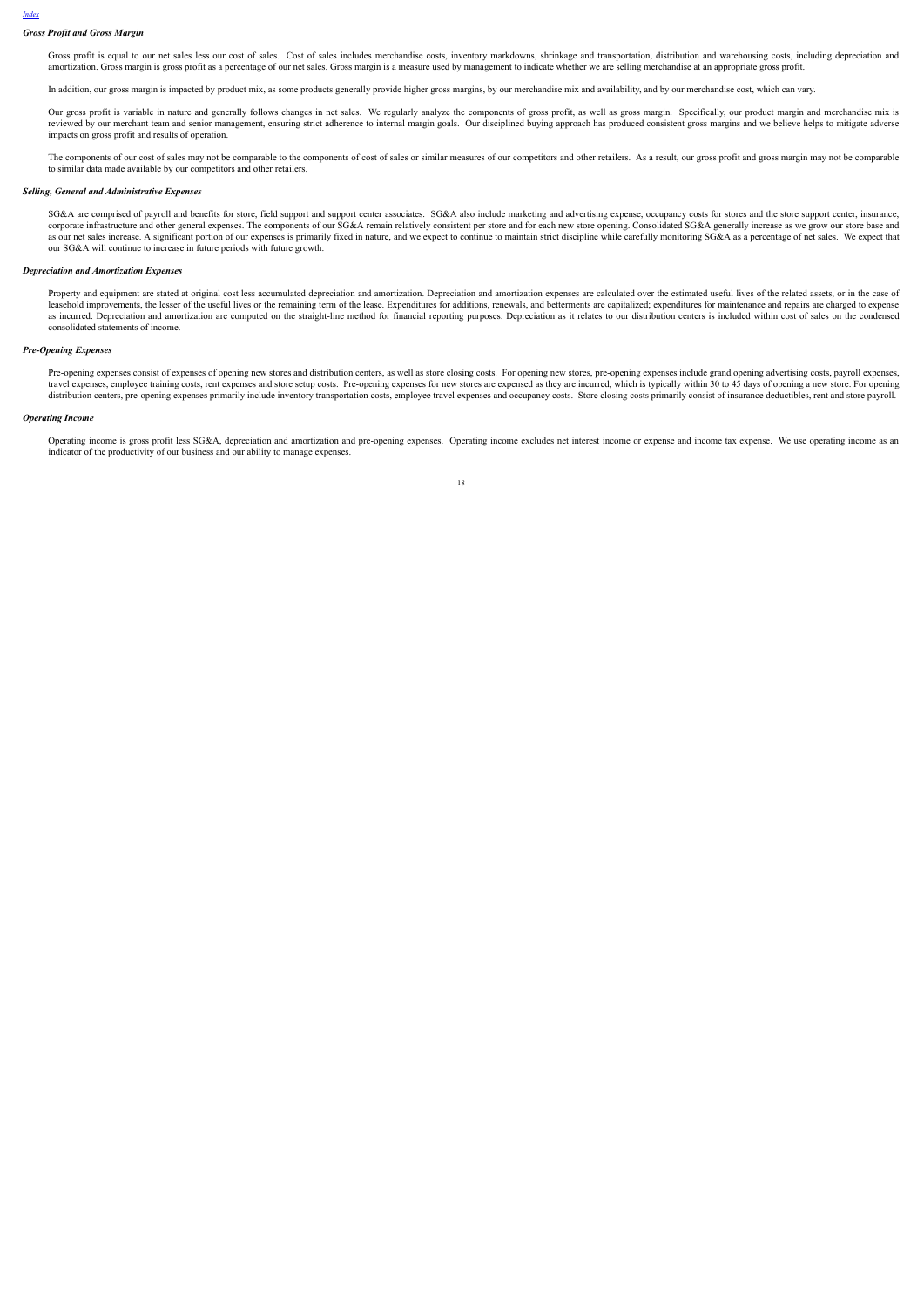# *EBITDA and Adjusted EBITDA*

*[Index](#page-1-0)*

EBITDA and Adjusted EBITDA are key metrics used by management and our Board to assess our financial performance. EBITDA and Adjusted EBITDA are also frequently used by analysts, investors and other interested<br>parties to ev performance in connection with compensation decisions and to compare our performance against that of other peer companies using similar measures. Management believes it is useful to investors and analysts to evaluate perfo these non-GAAP measures on the same basis as management uses to evaluate the Company's operating results. We believe that excluding items from operating income, net income and net income per diluted share that may not be indicative of, or are unrelated to, our core operating results, and that may vary in frequency or magnitude, enhances the comparability of our results and provides a better baseline for analyzing trends in our busin

We define EBITDA as net income before net interest income or expense, depreciation and amortization expenses and income taxes. Adjusted EBITDA represents EBITDA as further adjusted for non-cash stock-based compensation expense and gains on insurance settlements. EBITDA and Adjusted EBITDA are non-GAAP measures and may not be comparable to similar measures reported by other companies. EBITDA and Adjusted EBITDA have limitations as analytical tools, and you should not consider them in isolation or as a substitute for analysis of our results as reported under GAAP. In the future we may incur expenses or charges such as those Adjusted EBITDA and for reconciliations of net income, the most directly comparable GAAP measure, to EBITDA and Adjusted EBITDA, see "Results of Operations."

#### **Factors Affecting the Comparability of our Results of Operations**

Our results over the past two years have been affected by the following factors, which must be understood in order to assess the comparability of our period-to-period financial performance and condition.

#### *Historical Results*

Historical results are not necessarily indicative of the results to be expected for any future period.

## *Store Openings and Closings*

We opened 9 new stores and closed one store in connection with a relocation in the first quarter of fiscal 2022 and opened 11 new stores and closed two stores in the first quarter of fiscal 2021. In connection with these s openings and closings, we incurred expenses of \$2.7 million and \$2.5 million in the respective periods.

#### *Seasonality*

Our business is seasonal in nature and demand is generally the highest in our fourth fiscal quarter due to the holiday sales season. To prepare for the holiday sales season, we must order and keep in stock more merchandise than we carry during other times of the year and generally engage in additional marketing efforts. We expect inventory levels, along with accounts payable and accrued expenses, to reach their highest levels in our third an and working capital requirements during the year. Because we offer a broad selection of merchandise at extreme values, we believe we are less impacted than other retailers by economic cycles which correspond with declines in general consumer spending habits and we believe we still benefit from periods of increased consumer spending.

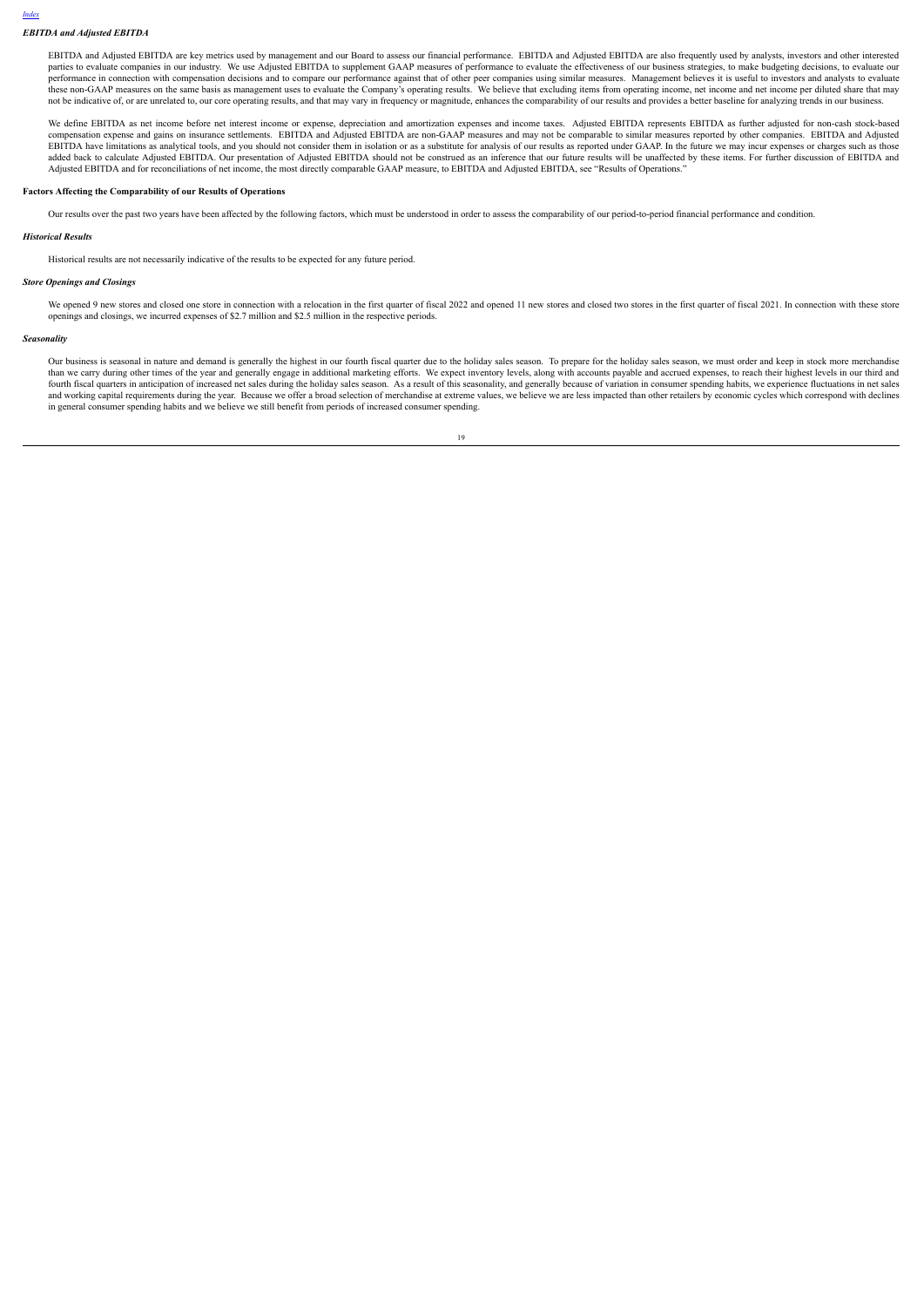# **Results of Operations**

The following tables summarize key components of our results of operations for the periods indicated, both in dollars and as a percentage of our net sales.

We derived the condensed consolidated statements of income for the first quarter of fiscal 2022 and the first quarter of fiscal 2021 from our unaudited condensed consolidated financial statements and related notes. Our his

|                                                   |                   | Thirteen weeks ended    |
|---------------------------------------------------|-------------------|-------------------------|
|                                                   | April 30,<br>2022 | May 1,<br>2021          |
|                                                   |                   | (dollars in thousands)  |
| Condensed consolidated statements of income data: |                   |                         |
| Net sales                                         | \$<br>406,666     | $\mathbb{S}$<br>452,492 |
| Cost of sales                                     | 265,341           | 269,882                 |
| Gross profit                                      | 141,325           | 182,610                 |
| Selling, general and administrative expenses      | 116,273           | 104,370                 |
| Depreciation and amortization expenses            | 5,247             | 4,484                   |
| Pre-opening expenses                              | 2,660             | 2,535                   |
| Operating income                                  | 17,145            | 71,221                  |
| Interest expense (income), net                    | 109               | (25)                    |
| Income before income taxes                        | 17,036            | 71,246                  |
| Income tax expense                                | 4,513             | 16,026                  |
| Net income                                        | 12,523            | 55,220                  |
| Percentage of net sales (1):                      |                   |                         |
| Net sales                                         | 100.0%            | 100.0%                  |
| Cost of sales                                     | 65.2              | 59.6                    |
| Gross profit                                      | 34.8              | 40.4                    |
| Selling, general and administrative expenses      | 28.6              | 23.1                    |
| Depreciation and amortization expenses            | 1.3               | 1.0                     |
| Pre-opening expenses                              | 0.7               | 0.6                     |
| Operating income                                  | 4.2               | 15.7                    |
| Interest expense (income), net                    |                   |                         |
| Income before income taxes                        | 4.2               | 15.7                    |
| Income tax expense                                | 1.1               | 3.5                     |
| Net income                                        | 3.1%              | 12.2%                   |
| Select operating data:                            |                   |                         |
| Number of new stores                              | 9                 | 11                      |
| Number of closed stores                           | (1)               | (2)                     |
| Number of stores open at end of period            | 439               | 397                     |
| Average net sales per store (2)                   | 935               | 1,150                   |
| Comparable stores sales change                    | $(17.3)\%$        | 18.8%                   |
|                                                   |                   |                         |

(1) Components may not add to totals due to rounding.<br>(2) Average net sales per store represents the weighted average of total net weekly sales divided by the number of stores open at the end of each week for the respectiv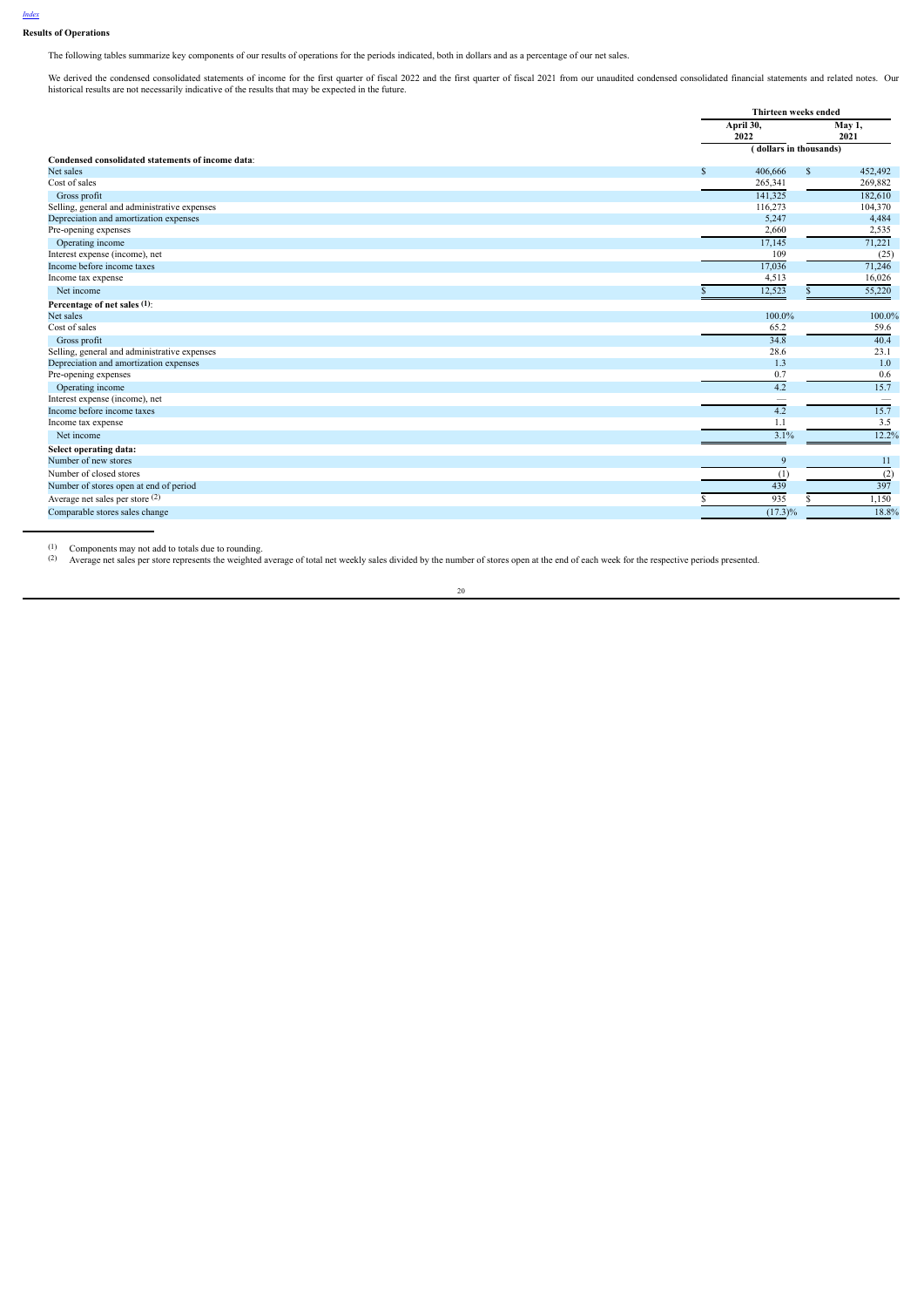The following table provides a reconciliation of our net income to Adjusted EBITDA for the periods presented:

|                                              | Thirteen weeks ended |           |                |        |
|----------------------------------------------|----------------------|-----------|----------------|--------|
|                                              |                      | April 30, |                | May 1, |
|                                              |                      | 2022      |                | 2021   |
|                                              |                      |           | (in thousands) |        |
| Net income                                   |                      | 12,523    |                | 55,220 |
| Interest expense (income), net               |                      | 109       |                | (25)   |
| Depreciation and amortization expenses $(1)$ |                      | 6,708     |                | 5,918  |
| Income tax expense                           |                      | 4,513     |                | 16,026 |
| <b>EBITDA</b>                                |                      | 23,853    |                | 77,139 |
| Non-cash stock-based compensation expense    |                      | 2,388     |                | 2,020  |
| <b>Adjusted EBITDA</b>                       |                      | 26,241    |                | 79,159 |

(1) Includes depreciation and amortization relating to our distribution centers, which is included within cost of sales on our condensed consolidated statements of income.

### **First Quarter of Fiscal 2022 Compared with the First Quarter of Fiscal 2021**

#### *Net Sales*

Net sales decreased to \$406.7 million in the first quarter of fiscal 2022 from \$452.5 million in the first quarter of fiscal 2021, a decrease of \$45.8 million, or 10.1%. The decrease was the result of a comparable store sa decrease of \$75.7 million and a non-comparable store sales increase of \$29.9 million. The increase in non-comparable store sales was driven by new store unit growth and strong new store performance.

Comparable store sales decreased 17.3% in the first quarter of fiscal 2022 compared with an 18.8% increase in the first quarter of fiscal 2021. The decrease in comparable store sales consisted of a decrease in the number of transactions partially offset by an increase in average transaction size. Declines in our domestics, floor coverings, lawn & garden, electronics, and housewares departments were offset by increases in hardware, pets and luggage departments.

In the first quarter of fiscal 2021, we benefited from increased consumer spending associated with a third round of stimulus for the ongoing COVID-19 pandemic.

#### *Gross Profit and Gross Margin*

Gross profit decreased to \$141.3 million in the first quarter of fiscal 2022 from \$182.6 million in the first quarter of fiscal 2021, a decrease of \$41.3 million, or 22.6%. Gross margin decreased 560 basis points to 34.8% first quarter of fiscal 2022 from 40.4% in the first quarter of fiscal 2021. The decrease in gross margin in the first quarter of fiscal 2022 is due to increased supply chain costs, primarily the result of higher import an costs, partially offset by improvement in the merchandise margin.

#### *Selling, General and Administrative Expenses*

SG&A increased to \$116.3 million in the first quarter of fiscal 2022 from \$104.4 million in the first quarter of fiscal 2021, an increase of \$11.9 million, or 11.4%, primarily driven by an increased number of stores and hi deleveraging as a result of the decrease in sales in the first quarter of fiscal 2022.

#### *Pre-Opening Expenses*

Pre-opening expenses for new stores increased slightly to \$2.7 million in the first quarter of fiscal 2022 from \$2.5 million in the first quarter of fiscal 2022 from \$2.5 million in the first quarter of fiscal 2021 due to first quarter of fiscal 2022, we opened 9 new stores and closed one store and closed one store in connection with a relocation. During the first quarter of fiscal 2021, we opened 11 new stores and closed two relocated stor sales, pre-opening expenses increased 10 basis points to 0.7% in the first quarter of fiscal 2022 from 0.6% in the first quarter of fiscal 2021.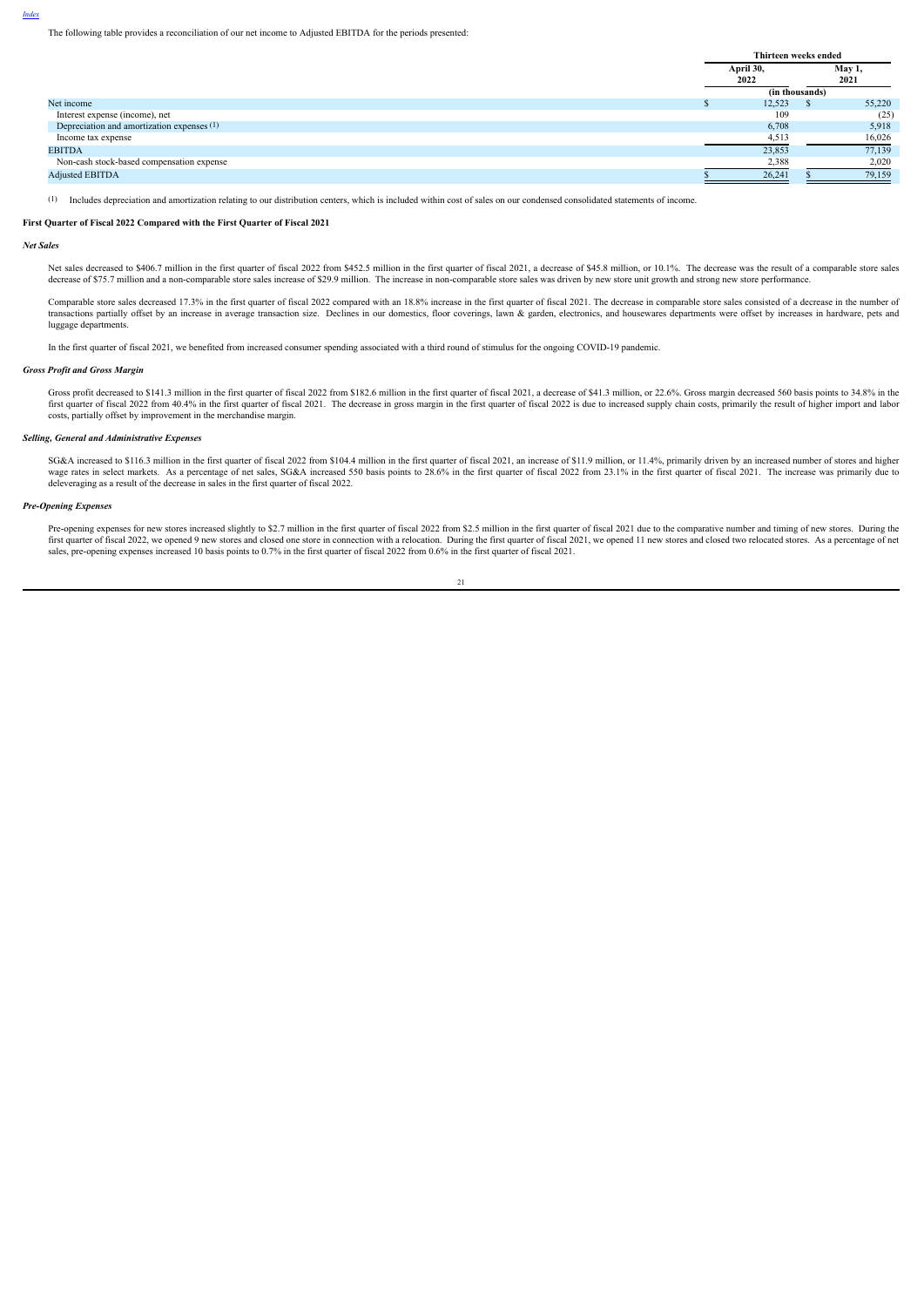#### *Interest Expense (Income), Net*

Net interest expense (income) was \$0.1 million and \$(25,000) in the first quarters of fiscal 2022 and fiscal 2021, respectively.

#### *Income Tax Expense*

Income tax expense was \$4.5 million and \$16.0 million in the first quarters of fiscal 2022 and fiscal 2021, respectively. The effective tax rates for the first quarters of fiscal 2022 and fiscal 2021 were 26.5% and 22.5%, respectively.

#### *Net Income*

As a result of the foregoing, net income decreased to \$12.5 million in the first quarter of fiscal 2022 from \$55.2 million in the first quarter of fiscal 2021, a decrease of \$42.7 million or 77.3%.

#### *Adjusted EBITDA*

Adjusted EBITDA decreased to \$26.2 million in the first quarter of fiscal 2022 from \$79.2 million in the first quarter of fiscal 2021, a decrease of \$53.0 million, or 66.9%.

#### **Liquidity and Capital Resources**

*Overview*

Our primary sources of liquidity are net cash flows provided by operating activities and available borrowings under our \$100.0 million Revolving Credit Facility. Our primary cash needs are for capital expenditures and work

Our capital expenditures are primarily related to new store openings, store resets, which consist of improvements to stores as they are needed, expenditures related to our distribution centers, and infrastructure-related<br>i respectively. We expect to fund capital expenditures from net cash provided by operating activities. We opened 9 new stores and closed one store in connection with a relocation during the first quarter of fiscal 2022 and expect to open approximately 46 to 48 stores during 2022 including 2 relocations. Included in our plans is a 200,000 square foot expansion of our York, PA distribution center, giving us the capacity for an additional 50 st

Historically, we have funded our capital expenditures and working capital requirements during the fiscal year with cash flows from operations.

Our primary working capital requirements are for the purchase of inventory, payroll, rent, other store operating costs, distribution costs and general and administrative costs. Our working capital requirements fluctuate du of the pear, rising in our third fiscal quarter as we increase quartities of inventory in anticipation of our peak holiday sales season in our fourth fiscal quarter. Fluctuations in working capital are also driven by the t store openings.

Based on our new store growth plans, we believe our cash and cash equivalents position, net cash provided by operating activities and availability under our Revolving Credit Facility will be adequate to finance our planned capital expenditures, working capital requirements, debt service and other financing activities over the next 12 months. If cash provided by operating activities and borrowings under our Revolving Credit Facility are not<br>s needed or, if available, the terms will be satisfactory to us and not dilutive to our then-current stockholders.

We are not currently receiving, and do not currently intend to apply for, loans under any federal or state programs implemented as a result of the COVID-19 pandemic, including the Coronavirus Aid, Relief, and Economic Security (CARES) Act.

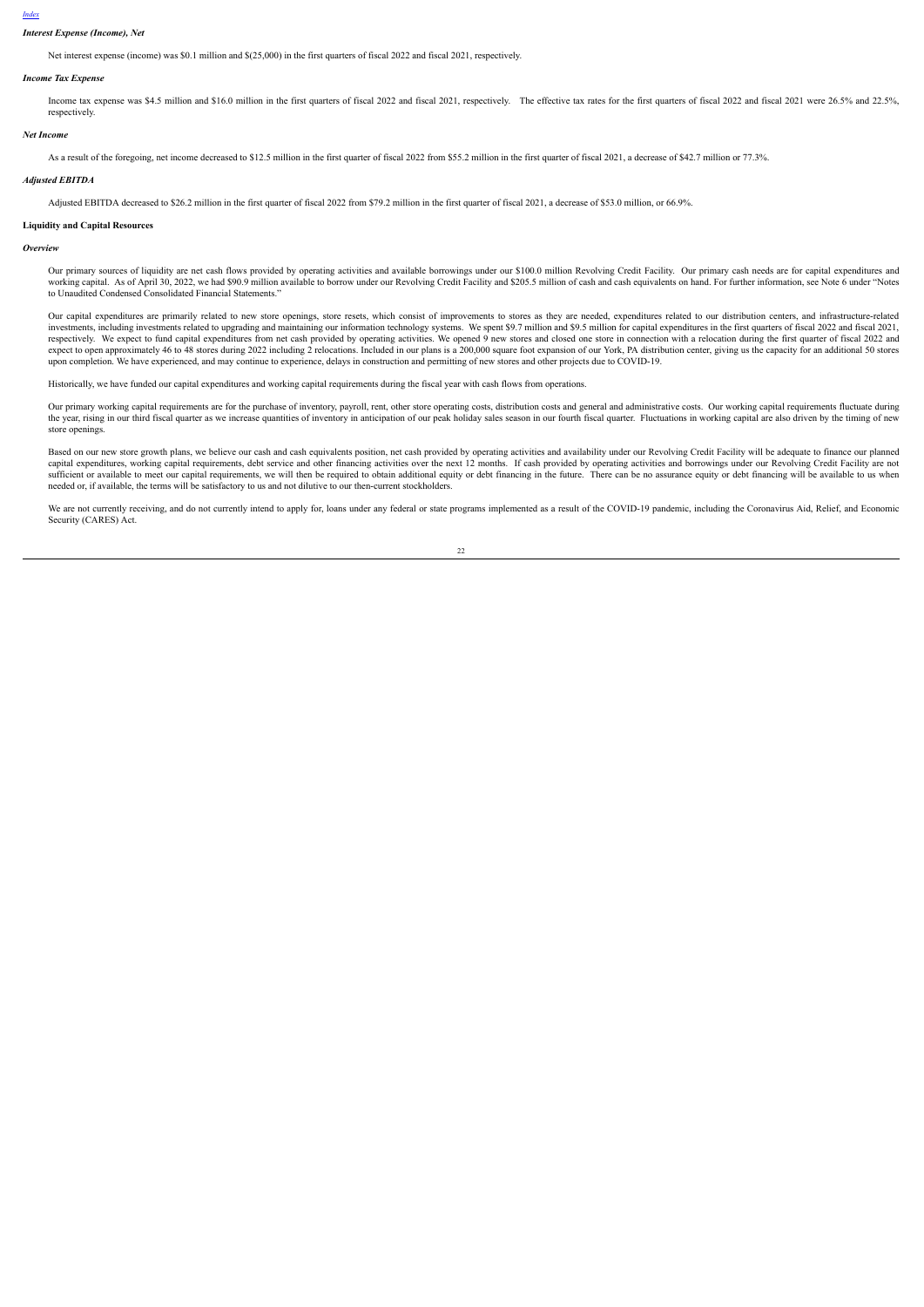#### *Share Repurchase Program*

On March 26, 2019, the Board of Directors of the Company authorized the repurchase of up to \$100.0 million of shares of our common stock. This initial tranche expired on March 26, 2021. The Board authorized the expertances November 30, 2021, the Board authorized an additional \$200.0 million to repurchase stock pursuant to the Company's share repurchase program, expiring on December 15, 2023. The shares to be repurchased may be repurchased ma purchased from time to time in open market conditions (including blocks or in privately negotiated transactions). The timing of repurchases and the actual amount purchased will depend on a variety of factors, including the market price of our shares, general market, economic, and business conditions, and other corporate considerations. Repurchases may be made pursuant to plans intended to comply with Rule 10b5-1 under the Securities Exchange Act of 1934, which could allow us to purchase our shares during periods when we otherwise might be prevented from doing so under insider trading laws or because of self-imposed trading blackout periods. Repurchases are expected to be funded from cash on hand or through the utilization of our Revolving Credit Facility. The repurchase authorization does not require the purchase of a specific number of shares and is subject to suspension or termination by our Board of Directors at any time.

During the first quarter of fiscal 2022, no share repurchases occured. In the first quarter of fiscal 2021, we repurchased 110,622 shares of our common stock for \$9.6 million, inclusive of transaction costs, pursuant to ou repurchase program. These expenditures were funded by cash generated from operations. As of April 30, 2022, we had \$180.0 million remaining under our share repurchase authorization.

Subsequent to April 30, 2022, we paid \$10.0 million, inclusive of transaction costs, to repurchase an additional 238,485 shares of our common stock, resulting in \$170.0 million remaining under our share repurchase authorization. There can be no assurances that any additional repurchases will be completed, or as to the timing or amount of any repurchases.

#### *Summary of Cash Flows*

A summary of our cash flows from operating, investing and financing activities is presented in the following table:

|                                                      | Thirteen weeks ended |                |
|------------------------------------------------------|----------------------|----------------|
|                                                      | April 30,            | May 1,         |
|                                                      | 2022                 | 2021           |
|                                                      |                      | (in thousands) |
| Net cash (used in) provided by operating activities  | (31, 516)            | 40,123         |
| Net cash used in investing activities                | (9,617)              | (9, 412)       |
| Net cash used in financing activities                | (381)                | (5,670)        |
| Net (decrease) increase in cash and cash equivalents | (41, 514)            | 25,041         |

# *Cash (Used in) Provided by Operating Activities*

Net cash (used in) provided by operating activities in the first quarters of fiscal 2022 and fiscal 2021 was \$(31.5) million and \$40.1 million, respectively. The decrease in net cash provided by operating activities in the

## *Cash Used in Investing Activities*

Net cash used in investing activities in the first quarters of fiscal 2022 and fiscal 2021 was \$9.6 million and \$9.4 million, respectively. The comparative increase in cash used in investing activities is primarily due to increase in cash used for capital expenditures in the current year.

#### *Cash Used in Financing Activities*

Net cash used in financing activities in the first quarters of fiscal 2022 and fiscal 2021 was \$381,000 and \$5.7 million, respectively. The comparative decrease in financing activities is primarily due to the prior-year pa for shares repurchased, partially offset by an decrease in the proceeds from stock option exercises in the current year.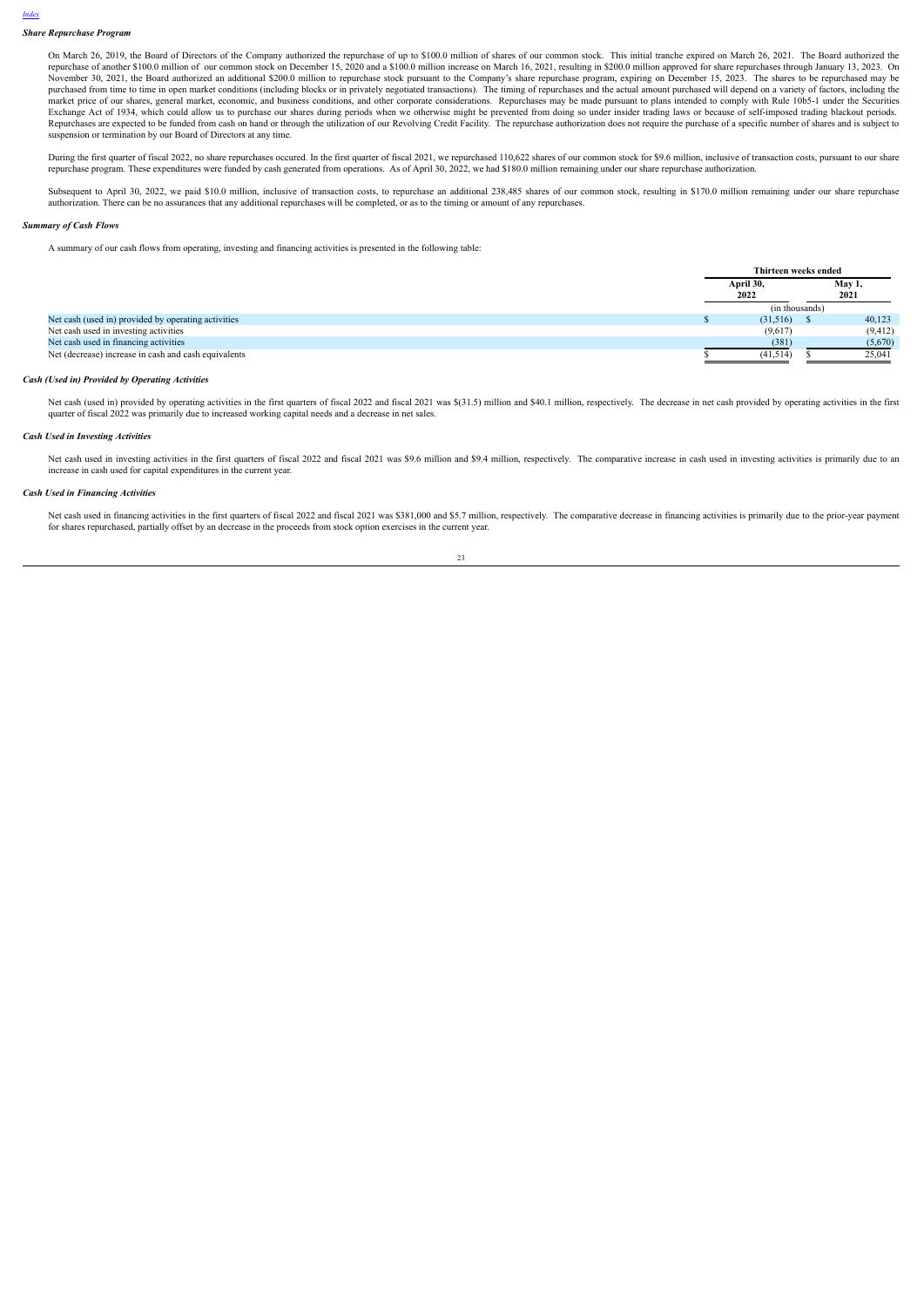#### **Contractual Obligations**

We enter into long-term contractual obligations and commitments in the normal course of business, primarily operating leases. Except as set forth in Note 4 of the accompanying unaudited condensed consolidated financial<br>sta

## **Off-Balance Sheet Arrangements**

We do not have any off-balance sheet arrangements that have or are reasonably likely to have a current or future effect on our financial condition, changes in financial condition, revenues or expenses, results of operation liquidity, capital expenditures or capital resources that is material to investors.

#### **Critical Accounting Policies and Estimates**

The preparation of financial statements in conformity with GAAP requires us to make estimates and assumptions that affect the reported amounts of assets, liabilities, revenues, expenses and related disclosures. There have been no significant changes in the significant accounting policies and estimates.

#### **Recently Issued Accounting Pronouncements**

Not applicable.

## <span id="page-25-0"></span>**ITEM 3. QUANTITATIVE AND QUALITATIVE DISCLOSURES ABOUT MARKET RISK**

#### *Interest Rate Risk*

We are subject to interest rate risk in connection with borrowings under our Revolving Credit Facility, which bears interest at variable rates. As of April 30, 2022, we had no outstanding variable rate debt.

As of April 30, 2022, there were no material changes in the market risks described in the "Quantitative and Qualitative Disclosure of Market Risks" section of our Annual Report.

## *Impact of Inflation*

Our results of operations and financial condition are presented based on historical cost. While it is difficult to accurately measure the impact of inflation due to the imprecise nature of the estimates required, we believ effects of inflation, if any, on our historical results of operations and financial condition have been immaterial. We cannot be assured that our results of operations and financial condition will not be materially impacte inflation in the future.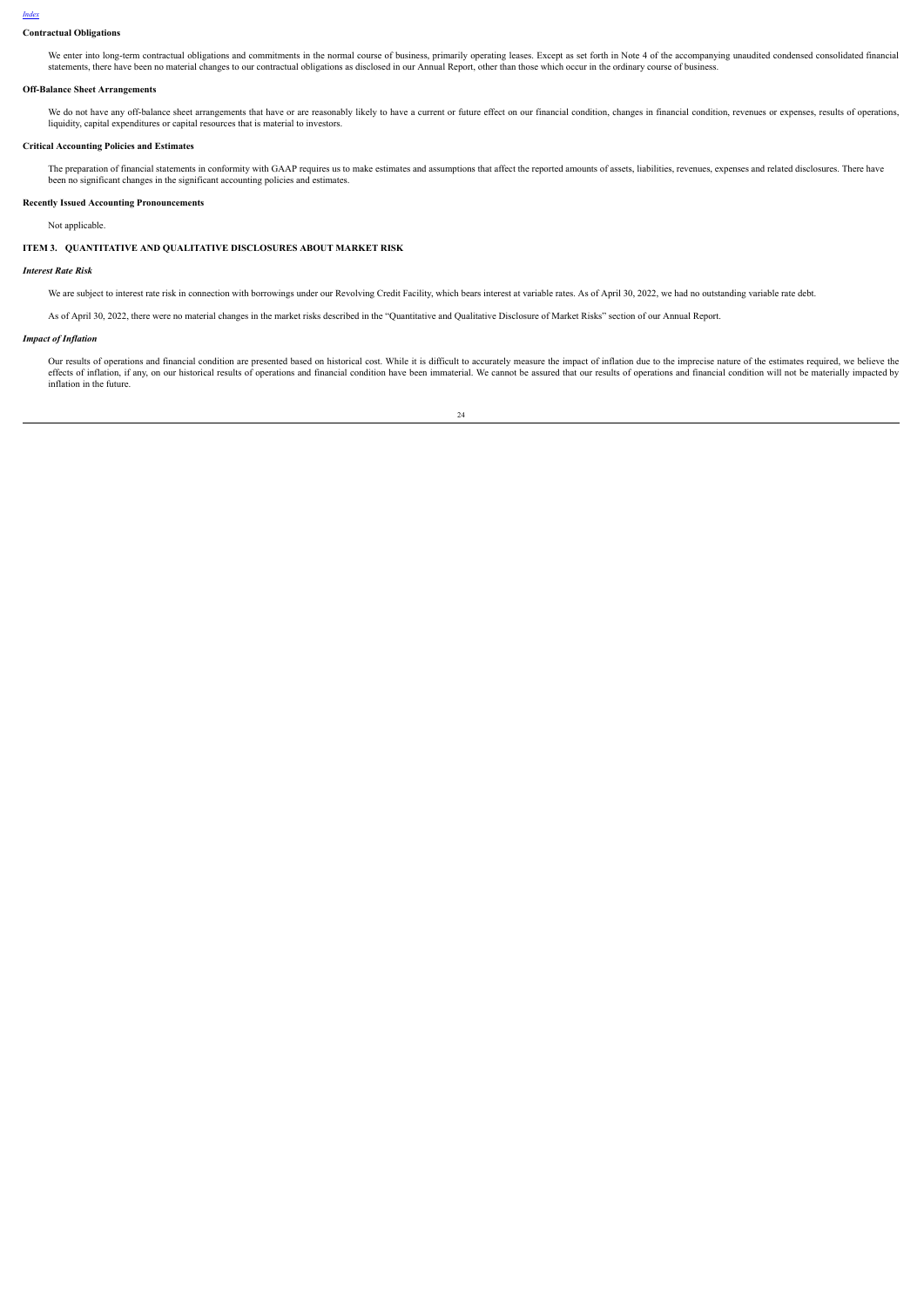#### <span id="page-26-0"></span>**ITEM 4. CONTROLS AND PROCEDURES**

#### **Evaluation of Disclosure Controls and Procedures**

Our management has evaluated, under the supervision and with the participation of our Chief Executive Officer and Chief Financial Officer, the effectiveness of our disclosure controls and procedures, as defined in Rule 13(a)-15(e) of the Securities Exchange Act of 1934, as amended (the "Exchange Act"), as of the end of the period covered by this Quarterly Report on Form 10-Q pursuant to Rule 13a-15(b) of the Exchange Act. Based on that e reasonable assurance level in ensuring that information required to be disclosed in our Exchange Act reports is: (1) recorded, processed, summarized and reported in a timely manner, and (2) accumulated and communicated to effectiveness, because of the inherent limitations in all control systems, no evaluation of controls can provide absolute assurance that all control issues and instances of fraud, if any, within the Company have been detec

#### **Changes in Internal Control over Financial Reporting**

There were no changes to our internal control over financial reporting during the first quarter of fiscal 2022 that have materially affected, or that are reasonably likely to materially affect, our internal control over fi reporting.

### **PART II - OTHER INFORMATION**

## <span id="page-26-1"></span>**ITEM 1. LEGAL PROCEEDINGS**

From time to time we may be involved in claims and legal actions that arise in the ordinary course of our business. We cannot predict the outcome of any litigation or suit to which we are a party. However, we do not believ that an unfavorable decision of any of the current claims or legal actions against us, individually or in the aggregate, will have a material adverse effect on our financial position, results of operations, liquidity or ca resources.

### <span id="page-26-2"></span>**ITEM 1A.RISK FACTORS**

See Item 1A in our Annual Report for a detailed description of risk factors affecting the Company. There have been no significant changes from the risk factors previously disclosed in that filing.

#### <span id="page-26-3"></span>**ITEM 2. UNREGISTERED SALES OF EQUITY SECURITIES AND USE OF PROCEEDS**

Not applicable.

#### <span id="page-26-4"></span>**ITEM 3. DEFAULTS UPON SENIOR SECURITIES**

# Not applicable.

#### <span id="page-26-5"></span>**ITEM 4. MINE SAFETY DISCLOSURES**

Not applicable.

#### <span id="page-26-6"></span>**ITEM 5. OTHER INFORMATION**

None.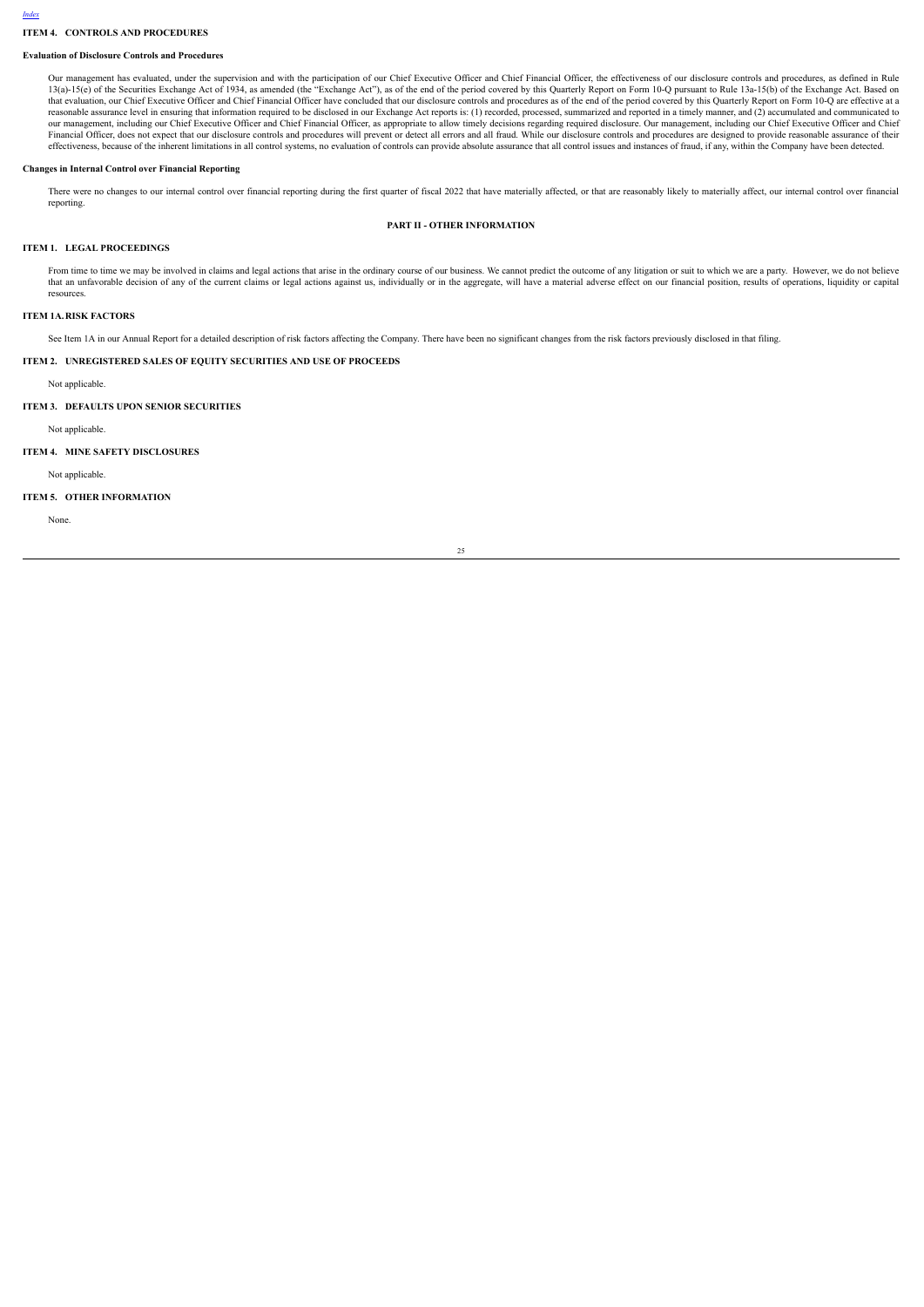<span id="page-27-0"></span>**ITEM 6. EXHIBITS**

| Exhibit No.     | Description of Exhibits                                                                                                                                                                                    |
|-----------------|------------------------------------------------------------------------------------------------------------------------------------------------------------------------------------------------------------|
| $*31.1$         | Certification of Chief Executive Officer pursuant to Rule 13a-14(a) or 15d-14(a) of the Securities Exchange Act of 1934, as amended, as adopted pursuant to Section 302 of the Sarbanes-Oxley Act of 2002. |
| $*31.2$         | Certification of Chief Financial Officer pursuant to Rule 13a-14(a) or 15d-14(a) of the Securities Exchange Act of 1934, as amended, as adopted pursuant to Section 302 of the Sarbanes-Oxley Act of 2002. |
| $*32.1$         | Certification of Chief Executive Officer pursuant to 18 U.S.C. Section 1350, as adopted pursuant to Section 906 of the Sarbanes-Oxley Act of 2002.                                                         |
| $*32.2$         | Certification of Chief Financial Officer pursuant to 18 U.S.C. Section 1350, as adopted pursuant to Section 906 of the Sarbanes-Oxley Act of 2002.                                                         |
| $*101.$ INS     | Inline XBRL Instance Document (the instance document does not appear in the Interactive Data File because its XBRL tags are embedded within the Inline XBRL document).                                     |
| **101.SCH       | Inline XBRL Taxonomy Extension Schema Document.                                                                                                                                                            |
| $*101.CAL$      | Inline XBRL Taxonomy Extension Calculation Linkbase Document.                                                                                                                                              |
| **101.DEF       | Inline XBRL Taxonomy Extension Definition Linkbase Document.                                                                                                                                               |
| $*101.LAB$      | Inline XBRL Taxonomy Extension Label Linkbase Document.                                                                                                                                                    |
| **101.PRE       | Inline XBRL Taxonomy Extension Presentation Linkbase Document.                                                                                                                                             |
| 104             | Cover Page Interactive Data File (formatted as inline XBRL and contained in Exhibit 101).                                                                                                                  |
| Filed herewith. |                                                                                                                                                                                                            |

\*\* Submitted electronically with this Report.

† Previously filed.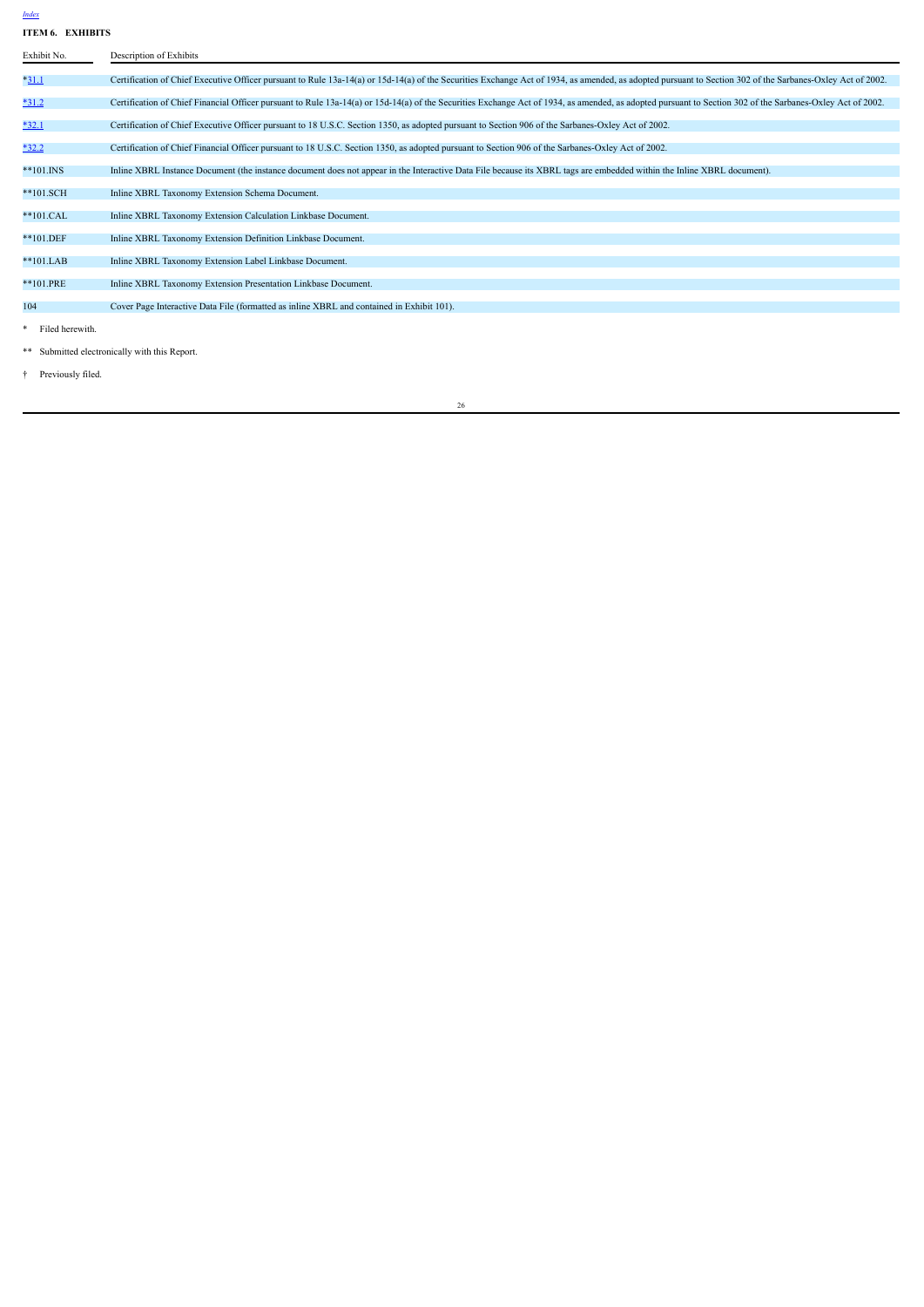# **SIGNATURES**

Pursuant to the requirements of the Securities Exchange Act of 1934, the registrant has duly caused this report to be signed on its behalf by the undersigned thereunto duly authorized.

**OLLIE'S BARGAIN OUTLET HOLDINGS, INC.**

Jay Stasz Senior Vice President and Chief Financial Officer (Principal Financial and Accounting Officer)

27

Date: June 8, 2022 /s/ Jay Stasz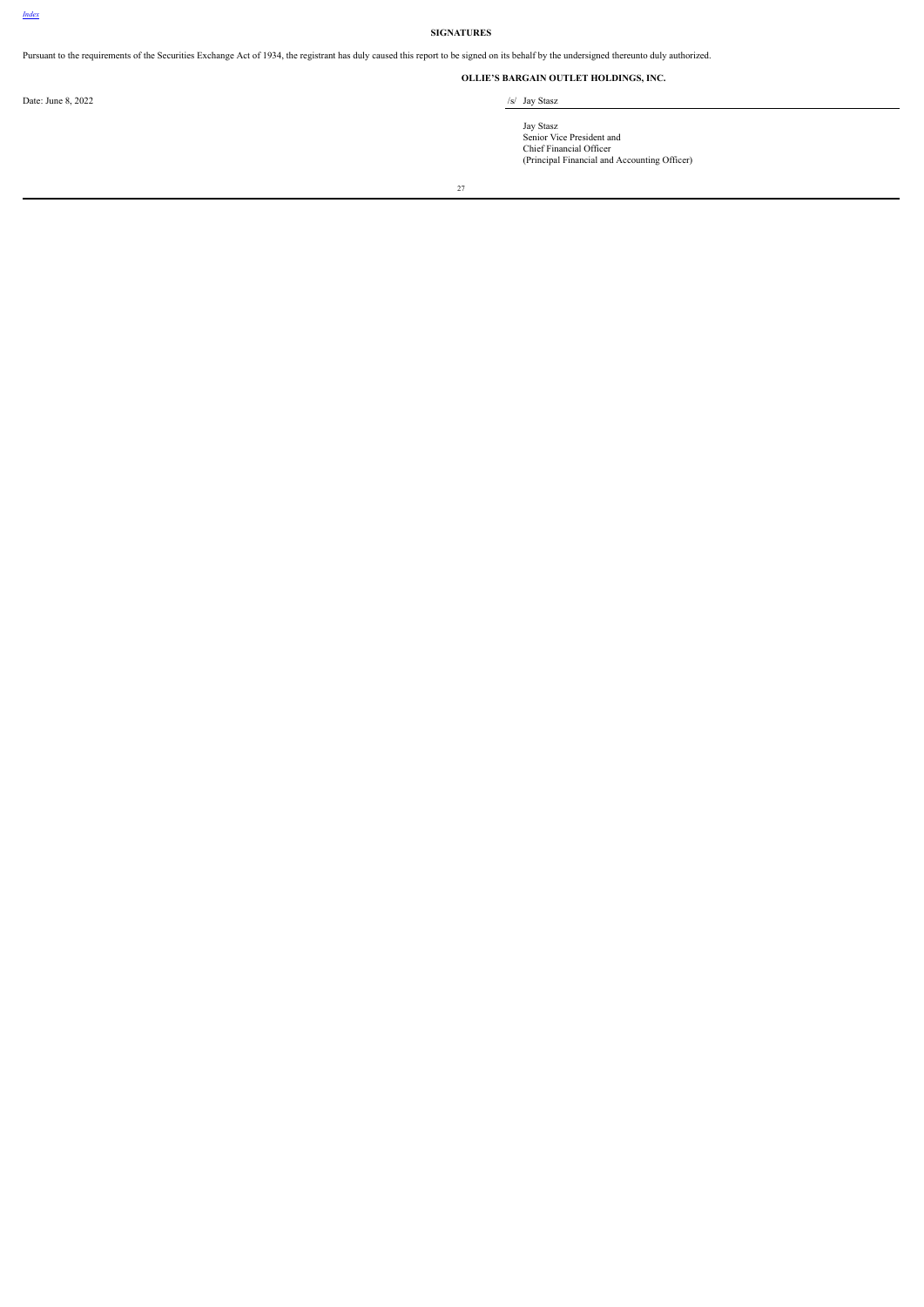## **CERTIFICATIONS**

## <span id="page-29-0"></span>I, John Swygert, certify that:

- 1. I have reviewed this quarterly report on Form 10-Q of Ollie's Bargain Outlet Holdings, Inc.;
- 2. Based on my knowledge, this report does not contain any untrue statement of a material fact or omit to state a material fact necessary to make the statements made, in light of the circumstances under which such statements were made, not misleading with respect to the period covered by this report;
- 3. Based on my knowledge, the financial statements, and other financial information included in this report, fairly present in all material respects the financial condition, results of operations and cash flows of the regi of, and for, the periods presented in this report;
- 4. The registrant's other certifying officer and I are responsible for establishing and maintaining disclosure controls and procedures (as defined in Exchange Act Rules 13a-15(e) and 15d-15(e)) and internal control over financial reporting (as defined in Exchange Act Rules 13a-15(f) and 15d-15(f)) for the registrant and have:
	- (a) Designed such disclosure controls and procedures, or caused such disclosure controls and procedures to be designed under our supervision, to ensure that material information relating to the registrant, including its co
	- (b) Designed such internal control over financial reporting, or caused such internal control over financial reporting to be designed under our supervision, to provide reasonable assurance regarding the reliability of finan reporting and the preparation of financial statements for external purposes in accordance with generally accepted accounting principles;
	- (c) Evaluated the effectiveness of the registrant's disclosure controls and procedures and presented in this report our conclusions about the effectiveness of the disclosure controls and procedures, as of the end of the pe covered by this report based on such evaluation; and
	- (d) Disclosed in this report any change in the registrant's internal control over financial reporting that occurred during the registrant's most recent fiscal quarter (the registrant's fourth fiscal quarter in the case of
- The registrant's other certifying officer and I have disclosed, based on our most recent evaluation of internal control over financial reporting, to the registrant's auditors and the audit committee of the registrant's boa directors (or persons performing the equivalent functions):
- (a) All significant deficiencies and material weaknesses in the design or operation of internal control over financial reporting which are reasonably likely to adversely affect the registrant's ability to record, process,
- (b) Any fraud, whether or not material, that involves management or other employees who have a significant role in the registrant's internal control over financial reporting.

Date: June 8, 2022 /s/ John Swygert

John Swygert President and Chief Executive Officer (Principal Executive Officer)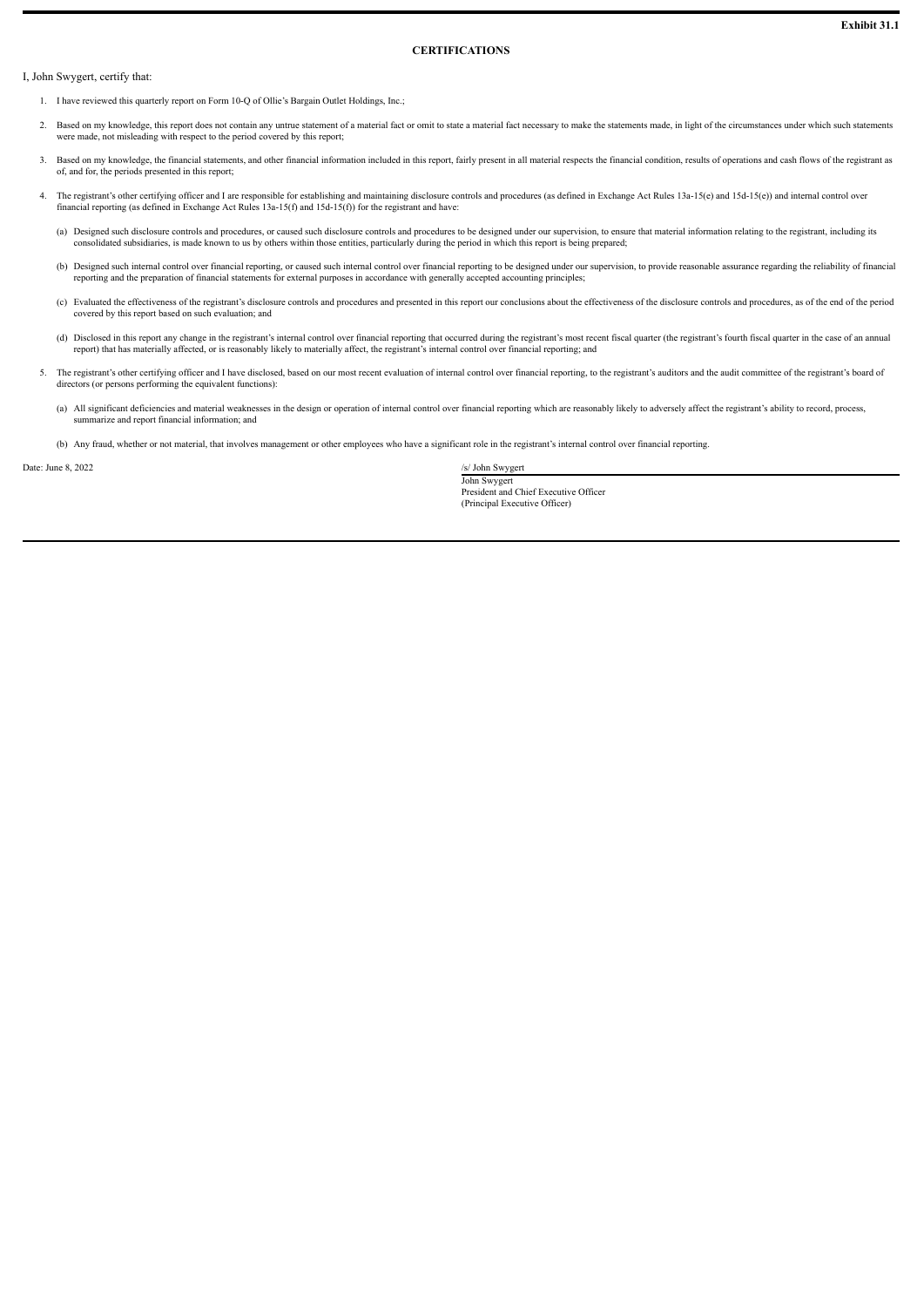## **CERTIFICATIONS**

## <span id="page-30-0"></span>I, Jay Stasz, certify that:

- 1. I have reviewed this quarterly report on Form 10-Q of Ollie's Bargain Outlet Holdings, Inc.;
- 2. Based on my knowledge, this report does not contain any untrue statement of a material fact or omit to state a material fact necessary to make the statements made, in light of the circumstances under which such statements were made, not misleading with respect to the period covered by this report;
- 3. Based on my knowledge, the financial statements, and other financial information included in this report, fairly present in all material respects the financial condition, results of operations and cash flows of the regi of, and for, the periods presented in this report;
- 4. The registrant's other certifying officer and I are responsible for establishing and maintaining disclosure controls and procedures (as defined in Exchange Act Rules 13a-15(e) and 15d-15(e)) and internal control over financial reporting (as defined in Exchange Act Rules 13a-15(f) and 15d-15(f)) for the registrant and have:
	- (a) Designed such disclosure controls and procedures, or caused such disclosure controls and procedures to be designed under our supervision, to ensure that material information relating to the registrant, including its co
	- (b) Designed such internal control over financial reporting, or caused such internal control over financial reporting to be designed under our supervision, to provide reasonable assurance regarding the reliability of finan reporting and the preparation of financial statements for external purposes in accordance with generally accepted accounting principles;
	- (c) Evaluated the effectiveness of the registrant's disclosure controls and procedures and presented in this report our conclusions about the effectiveness of the disclosure controls and procedures, as of the end of the pe covered by this report based on such evaluation; and
	- (d) Disclosed in this report any change in the registrant's internal control over financial reporting that occurred during the registrant's most recent fiscal quarter (the registrant's fourth fiscal quarter in the case of
- The registrant's other certifying officer and I have disclosed, based on our most recent evaluation of internal control over financial reporting, to the registrant's auditors and the audit committee of the registrant's boa directors (or persons performing the equivalent functions):
- (a) All significant deficiencies and material weaknesses in the design or operation of internal control over financial reporting which are reasonably likely to adversely affect the registrant's ability to record, process,
- (b) Any fraud, whether or not material, that involves management or other employees who have a significant role in the registrant's internal control over financial reporting.

Date: June 8, 2022 /s/ Jay Stasz

Jay Sta Senior Vice President and Chief Financial Officer (Principal Financial Officer)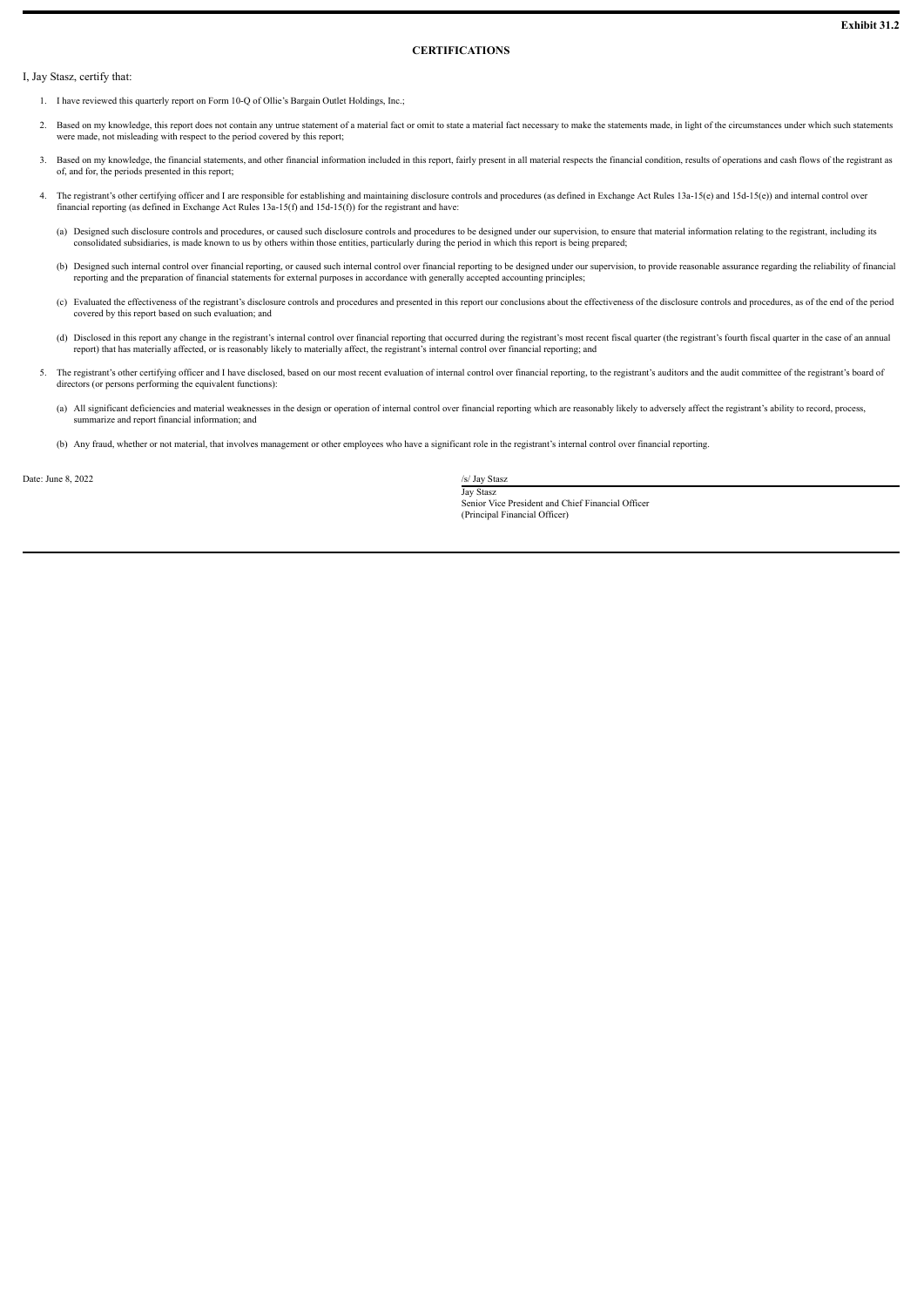## **CERTIFICATION PURSUANT TO 18 U.S.C. SECTION 1350 AS ADOPTED PURSUANT TO SECTION 906 OF THE SARBANES-OXLEY ACT OF 2002**

<span id="page-31-0"></span>In connection with the quarterly report of Ollie's Bargain Outlet Holdings, Inc. (the "Company") on Form 10-Q for the quarter ended April 30, 2022, as filed with the Securities and Exchange Commission on the date hereof (the "Report"), I, John Swygert, Chief Executive Officer of the Company, certify, pursuant to 18 U.S.C. § 1350, adopted pursuant to §906 of the Sarbanes-Oxley Act of 2002, that:

(1) The Report fully complies with the requirements of Section 13(a) or 15(d) of the Securities Exchange Act of 1934, as amended; and

(2) The information contained in the Report fairly presents, in all material respects, the financial condition and results of operations of the Company.

Date: June 8, 2022

/s/ John Swygert John Swygert President and Chief Executive Officer